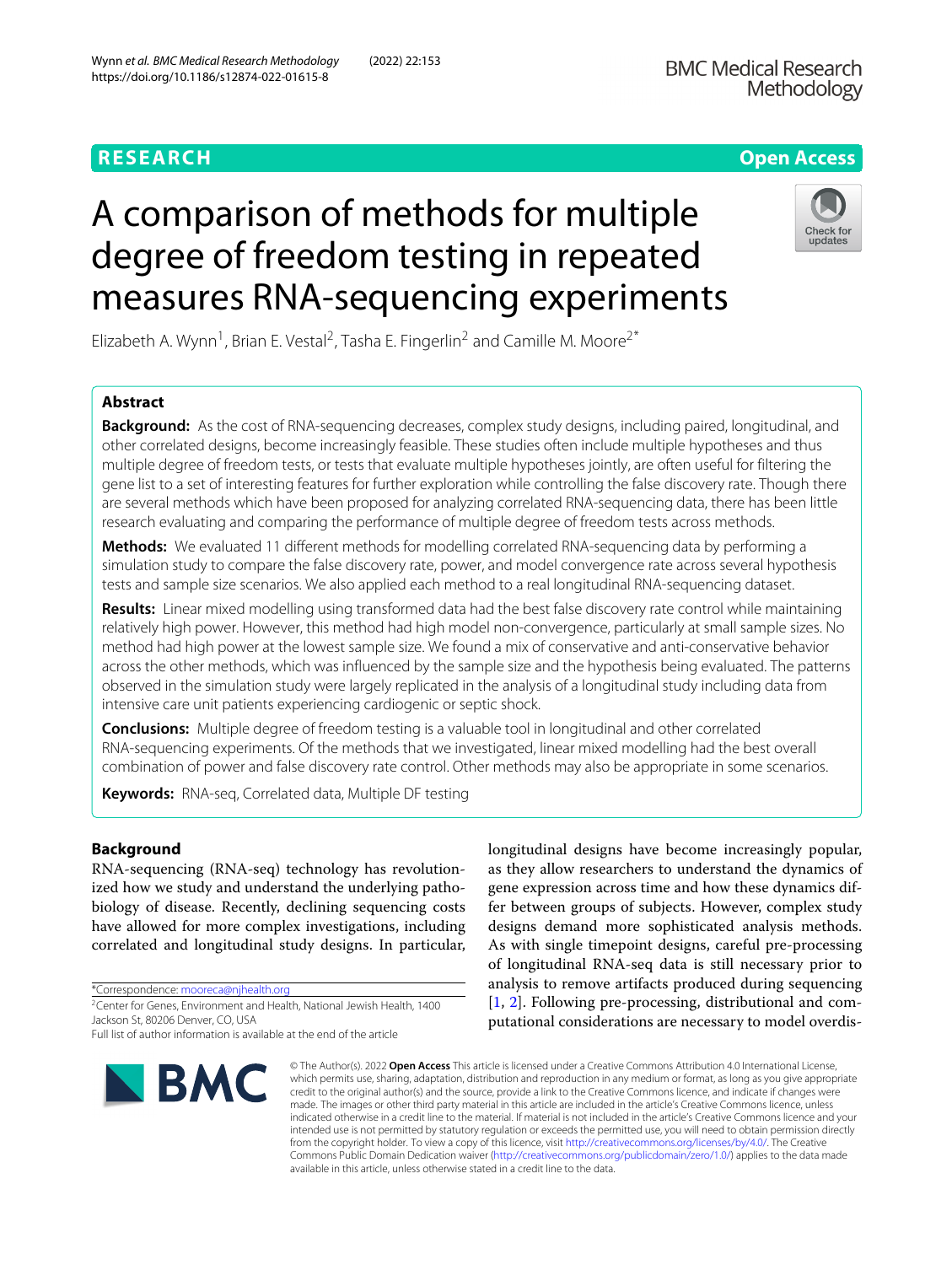persed count data on 10,000-20,000 genes. Additionally, analysis methods for longitudinal study designs must also account for the correlation induced by repeated measures, which is often achieved with random effects or modeling of the error covariance structure. To be most applicable to these complex study designs, analysis approaches should allow for flexible modeling, including the ability to adjust for potential confounders and subject demographics.

In longitudinal RNA-seq studies, researchers are often interested in multiple hypotheses. For example, many longitudinal RNA-seq studies include repeated measures from each subject over time, with subjects coming from multiple treatment groups. This allows for the investigation of between-subject comparisons, such as a test for differences in gene expression between treatment groups at a particular timepoint; within-subject comparisons, such as a test for differences in gene expression across two timepoints in a single treatment group; or interaction effects to compare changes over time between groups. Furthermore, studies with more than two timepoints per subject might involve multiple comparisons across different timepoints in order to characterize how gene expression changes across time.

In the situation where there are multiple hypotheses to be tested for each gene, the ability to perform an omnibus test, or a test where multiple hypotheses are evaluated, is valuable for controlling false discovery rates. For example, in a study with multiple timepoints per subject in which time is treated categorically, a researcher might wish to compile a list of genes that change over time for further investigation. In such a situation, one could perform a series of hypothesis tests to identify the differentially expressed genes (DEGs) between each pair of timepoints and perform a multiple testing correction to each hypothesis test individually to control the false discovery rate to 5%, for example. However, because each hypothesis test may produce different false positive genes, when lists of significant genes are aggregated across multiple hypotheses, the percentage of false positives in the aggregated list will be greater than 5% without additional adjustment [\[3\]](#page-15-2). Thus, performing an omnibus test for multiple hypotheses is useful in false discovery rate control. These types of tests are often referred to as multiple degree of freedom (DF) tests because the hypothesis for these tests involve multiple degrees of freedom as opposed to the single degree of freedom required for hypothesis testing of a single covariate or effect.

Several different methods have been proposed for the analysis of longitudinal RNA-seq data. Popular analysis packages such as edgeR  $[4, 5]$  $[4, 5]$  $[4, 5]$  and DESeq2  $[6]$  are often appealing to researchers because they allow for flexible modelling in a generalized linear modelling (GLM) framework. However, these packages do not allow for random effects or covariance structures to properly accommodate

correlated data. Despite this limitation, these packages are sometimes used to analyze correlated data, either by treating each subject/cluster as a fixed effect under a regression framework, or by ignoring the correlation altogether and treating correlated samples as independent. It is well established that ignoring correlation can lead to bias in standard error estimation which can influence the results of statistical tests [\[7\]](#page-15-6). Alternatively, treating each subject/cluster as a fixed effect may result in inflated false positive rates due to over-fitting [\[8\]](#page-15-7). Additionally, when coefficients for each subject/cluster are included in the model, other subject-level effects, such as group differences, are not estimable.

The limma [\[9\]](#page-15-8) package, another popular analysis tool for RNA-seq data, includes the capability to account for correlation between related samples using a method in which a common correlation value estimated across all genes is incorporated into the model for each gene [\[10\]](#page-15-9). However, this method assumes that the correlation between samples is the same for all genes. This is a strong assumption that may not be true in practice.

Recently, several methods have been proposed for longitudinal and other correlated RNA-seq studies. These methods generally use random effects or covariance structures to account for the correlation in the data while also considering the unique characteristics of RNA-seq data such as overdispersion. Many methods developed for correlated RNA-seq data are limited by the fact that they do not allow for multiple treatment groups or additional covariates (e.g. PLNseq  $[11]$ , multiDE  $[12]$ ), can only be used for paired data (e.g. baySeq [\[13,](#page-15-12) [14\]](#page-15-13), PairedFB [\[15\]](#page-15-14)), or can only perform single DF tests (e.g. MCMSeq [\[16\]](#page-15-15), ShrinkBayes [\[17\]](#page-15-16)).

Some researchers have proposed employing standard statistical models typically used for longitudinal and correlated data outside of the context of RNA-seq data, as these well-developed modeling frameworks allow for flexible modeling and hypothesis testing  $[18–20]$  $[18–20]$ . In applying these methods to RNA-seq data, considerations still must be made to account for the non-normality of the data, for example, by choosing a repeated measures model with an underlying distribution for overdispersed counts.

Tsonaka & Spitali [\[20\]](#page-15-18) investigated the use of negative binomial mixed models (NBMM) for RNA-seq data using an adaptive Gaussian quadrature method to estimate parameters and found that this method was relatively unbiased and exhibited type 1 error (T1E) and false discovery rate (FDR) control. Similarly, Zhang et al. [\[21\]](#page-15-19) used NBMM to analyze correlated microbiome data, which are also overdispersed counts, but used an iterative weighted least squares (pseudo-likelihood) approach for parameter estimation. They demonstrated the utility of the method through both simulation study and application to mouse gut microbiome data. Rather than using the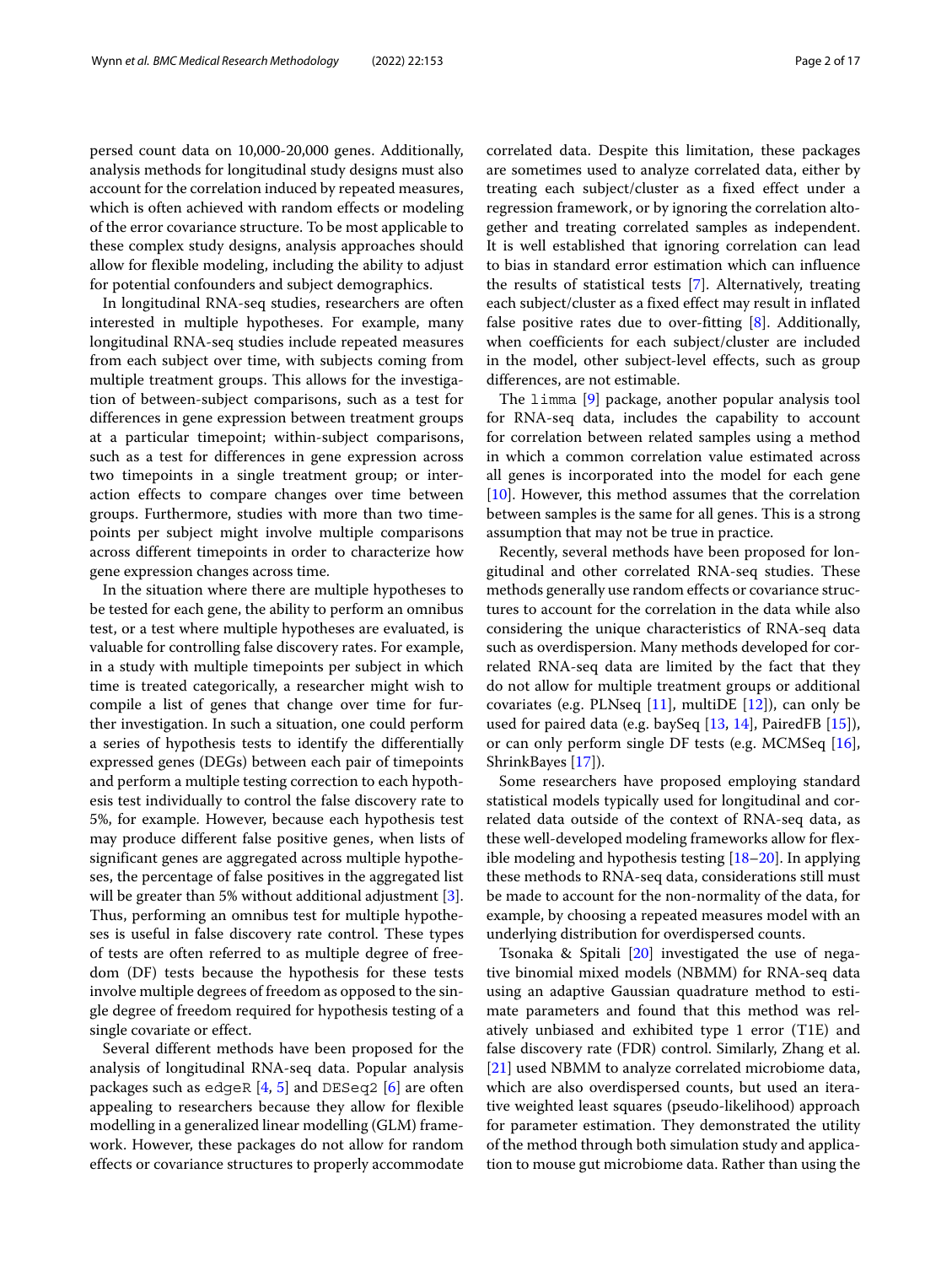negative binomial distribution, Park et al. [\[19\]](#page-15-20) investigated the use of generalized estimating equation (GEE) models using a Poisson distribution with an extra scale parameter to account for overdispersion. They found that these models identified more DEGs than edgeR, DESeq or limma, though they did not explore whether this was driven by high false positive rates.

Instead of directly modeling counts, another approach is to normalize the data and then utilize models that assume a normal distribution. The package rmRNAseq [\[18\]](#page-15-17) utilizes the voom normalization method on log-transformed counts and then models the transformed data using a linear model with a continuous auto-regressive structure to account for the correlation in the data. Vestal et al. [\[16\]](#page-15-15) tested a similar method by using a variance stabilizing transformation (VST) on raw RNA-seq counts and then fitting linear mixed models (LMMs) to the transformed data. They found that this method performed similarly to their hierarchical Bayesian MCM-Seq method in terms of T1E and FDR control, but many models failed to converge in small sample size situations.

All of the methods outlined above allow for multiple DF hypothesis testing. However, there has been little research evaluating and comparing the performance of multiple DF tests across these methods. Some studies have evaluated the use of multiple DF tests for a single method or in comparison to DESeq2 and edgeR, which do not account for correlation, rather than methods that account for correlation [\[18,](#page-15-17) [20\]](#page-15-18). Others have compared multiple correlated data approaches but only for single DF hypothesis tests [\[16\]](#page-15-15). As complex study designs become more common in correlated RNA-seq designs, multiple DF hypothesis testing is important for identifying interesting genes for downstream analysis without increasing the FDR.

In this paper, we compare the performance of several methods for analyzing correlated RNA-seq count data with particular emphasis on multiple DF test performance within each method. First, we investigate model performance through a simulation study. Each method is also applied to RNA-seq data collected from septic shock and cardiogenic shock patients over multiple timepoints following admission to the intensive care unit (ICU). Finally, we provide recommendations as to which models are most appropriate under various circumstances.

# **Methods**

#### **Analysis methods compared**

We compared methods which have been proposed for correlated RNA-seq experiments and that allow for multiple treatment groups, covariates and/or timepoints, and can be used to perform multiple DF tests. We describe the selected methods below. Additional information on each method is available in [Supplementary Materials Section 1.](#page-14-0)

## *Standard RNA-seq analysis tools*

Standard RNA-seq analysis tools generally use a linear modelling framework with transformed data, or a generalized linear model (GLM) framework, assuming a negative binomial distribution. In studies with correlated designs, these methods can be implemented with the caveat that the model assumptions, such as the independence of observations, will not be met, or adjustments can be made to attempt to account for the correlation of the data. In this study, we tested three of the methods from the most popular RNA-seq analysis packages: limma, edgeR, and DESeq2.

The R package limma was originally created for the analysis of microarray expression data, which are approximately normally distributed [\[9\]](#page-15-8). limma employs linear models to test for differential expression using an empirical Bayes approach to share information across genes. This methodology has been extended to RNA-seq data by applying the "voom" transformation to RNA-seq counts [\[22,](#page-15-21) [23\]](#page-15-22). First, RNA-seq counts are normalized using the log counts per million (log-CPM) transformation. A mean-variance relationship is then estimated, and from this relationship, a predicted variance is calculated for each log-CPM value, which is then incorporated into a linear model as an inverse weight. The duplicateCorrelation function within the package can be used to estimate correlation values for each subject which are then incorporated in the linear model. However, only one correlation is computed for all genes.

The edgeR and DESeq2 packages both employ a negative binomial GLM framework to address overdispersion [\[4–](#page-15-3)[6\]](#page-15-5). Both methods use empirical Bayes procedures to estimate variability, effectively borrowing information across genes to inform the estimation. Both methods also include offset terms in their models to account for differences in library size between samples, though edgeR uses the trimmed mean of M-values (TMM) method [\[4\]](#page-15-3), while DESeq2 uses the median ratio method [\[24\]](#page-15-23). These packages do not include methods to account for correlation between samples.

## *Generalized estimating equations*

Generalized estimating equations (GEE) are a semiparametric extension of GLM that can account for correlation between observations [\[25\]](#page-15-24). This method uses a working correlation structure to model the association between measurements within a subject. The covariance matrix of the estimated regression coefficients is typically estimated using robust (sandwich) estimators so that the estimates are robust to misspecification of the working correlation structure. In this analysis, we modelled the data using a Poisson distribution with an extra scale parameter in the variance to account for overdispersion, and an exchangeable working correlation structure.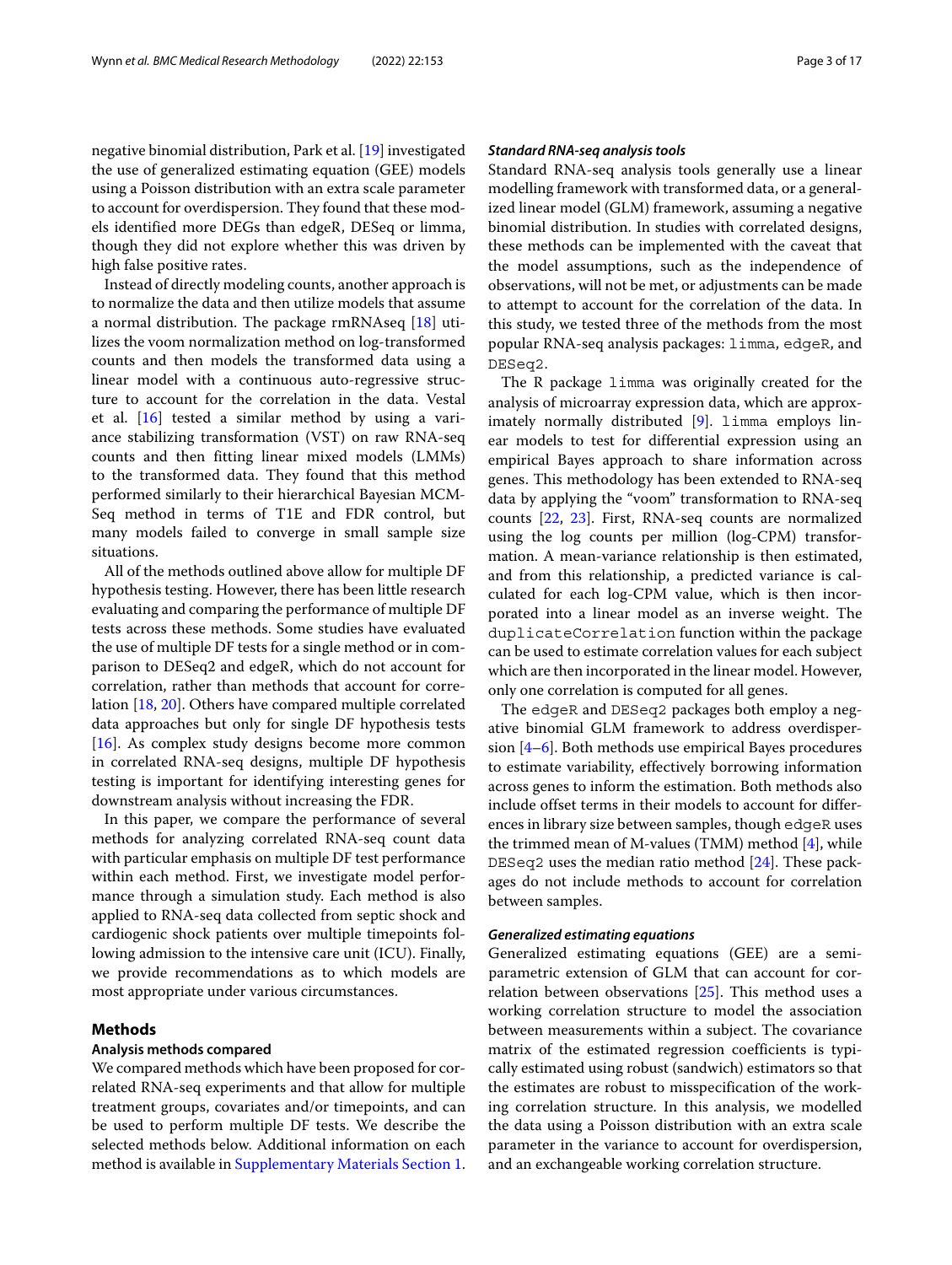One drawback to GEE models is that sandwich estimators have poor performance at small sample sizes. To address this issue, we used the small sample size adjustment proposed by Wang and Long [\[26\]](#page-15-25), which utilizes information from all subjects to calculate the covariance for each individual subject and also uses an additional adjustment to correct for bias.

#### *Negative binomial mixed models*

Generalized linear mixed models (GLMM) are an extension of GLMs that use random effects to account for correlation. Similar to the methods implemented in edgeR and DESeq2, in using the GLMM framework, the gene expression for each gene can be modeled using a negative binomial distribution, which accounts for the overdispersion.

When using negative binomial mixed modelling (NBMM), parameter estimation can be analytically complex and there are multiple approaches that can be used. We consider two maximum likelihood estimation approaches, Laplace (NBMM-LP) and adaptive Gaussian quadrature (NBMM-AGQ) as well as the pseudolikelihood approach (NBMM-PL).

#### rmRNAseq *and linear mixed models*

The rmRNAseq package employs a method similar to the limma+voom method in which the data are first transformed using the voom approach and then a linear model is fit for each gene using the transformed data. However, within the rmRNAseq framework, models are fit using a continuous autoregressive correlation structure to account for correlation in the data.

A similar approach is to use linear mixed modelling (LMM) with random effects to account for correlated data after applying a normalizing transformation. We test this approach using a variance stabilizing transformation  $(VST)$ , as demonstrated in Vestal et al. [\[16\]](#page-15-15).

#### **Implementation**

We implemented each method using R (version 4.0.2). All analysis was carried out on a Linux high performance computing (HPC) cluster and parallel processing with 8 cores was used for all methods besides limma, DESeq2, and edgeR. Table [1](#page-4-0) contains the specific packages used for each method and implementation details. Where possible, we used previously implemented R packages. In some cases, available R packages were missing important functionality, such as the capacity to account for offsets (geesvm for GEE small sample estimators). In these cases, custom R functions were built using the source code from the previously implemented R packages as a framework. Functions for implementing and summarizing results for methods in which no wrapper/summarization functions were available can be found

in the corrRNASeq package, which is available at [https://](https://github.com/ewynn610/corrRNASeq) [github.com/ewynn610/corrRNASeq.](https://github.com/ewynn610/corrRNASeq)

Offsets to adjust for differences in library size were included in models for all except three methods (Table [1\)](#page-4-0). The transformations used in limma, rmRNAseq and the LMM method accounted for differences in library size, so no additional adjustment was used.

The models using the edgeR and DESeq2 packages were fit in two ways. First, correlation was ignored and a model was fit with an intercept, time and group main effects, and an interaction term. Second, a fixed effect for subject was included in the model (edgeR∗ and DESeq2∗). When including this extra fixed effect, the group term was not included in the model as it is inestimable.

Models were designated as non-converged if a maximum number of iterations were run without convergence during model fitting, models were found to be singular, or other errors prevented the model from fitting properly. All models that did not converge were discarded before further analysis.

## *Hypothesis testing*

The packages used to implement each method in this analysis utilize different types of multiple DF tests. Table [1](#page-4-0) shows the class of tests used for each method.

We used likelihood ratio tests (LRT) for the edgeR, DESeq2, NBMM-LP and NBMM-AGQ analyses. For all of these methods excluding edgeR, this required fitting two models for each test, a full model as well as a reduced model. The GLMMadaptive package used for fitting NBMM-LP models offers the option of using a multivariate Wald test instead of an LRT test. However Tsonaka & Spitali [\[20\]](#page-15-18) found that in the context of correlated RNAseq data, using LRTs resulted in lower T1E rate and FDR and thus we chose to use LRTs rather than multivariate Wald tests for these models. Additionally, Tsonaka & Spitali [\[20\]](#page-15-18) proposed a bootstrap procedure for calculating *p*-values, particularly in small sample size situations. However, in running the example code provided with their publication, we found that it took about 2 hours to fit models and perform hypothesis testing for 10 genes with 1,000 bootstrap samples each. Because RNA-seq studies typically include 10,000-20,000 genes, this bootstrapping approach is likely not computationally feasible for most studies and we did not include it in our analysis.

Hypothesis testing for GEE was done using a Wald  $\chi^2$  test as implemented by the esticon function in the doBy package [\[32\]](#page-16-0). F-tests were used for LMM and NBMM-PL and the Satterthwaite method was used to calculate denominator degrees of freedom [\[33,](#page-16-1) [34\]](#page-16-2). The limma and rmRNAseq packages both utilize the moderated *F*-statistic outlined by Smyth [\[35\]](#page-16-3) for hypothesis testing. Under the limma framework, *p*-values are computed using an F-test with augmented degrees of freedom.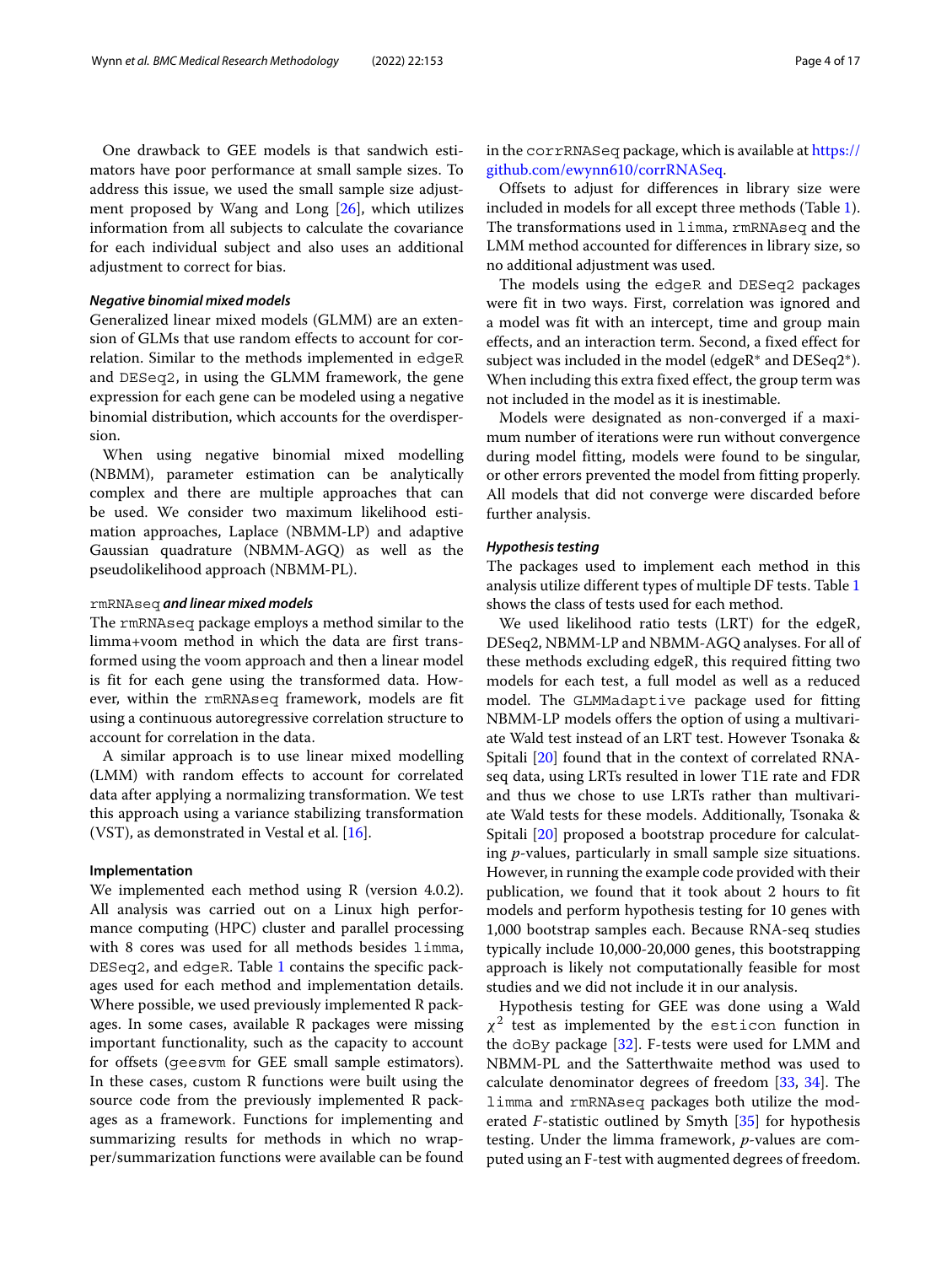| Method     | R-Package(s)                        | <b>Multiple DF Test</b>                                      | <b>Library Adjustment Offset</b> | <b>Details</b>                                                                                                                                                                                                                                          |
|------------|-------------------------------------|--------------------------------------------------------------|----------------------------------|---------------------------------------------------------------------------------------------------------------------------------------------------------------------------------------------------------------------------------------------------------|
| DESeg2     | DESeq2[6]                           | LRT                                                          | DESeq2 size factors              | Default settings used, correlation ignored.                                                                                                                                                                                                             |
| DESeq2*    | DESeq2[6]                           | LRT                                                          | DESeq2 size factors              | Default settings used, subjects treated as<br>fixed effects to account for correlation.                                                                                                                                                                 |
| edgeR      | $edq$ eR $[4]$                      | LRT                                                          | TMM offset                       | Default settings used, correlation ignored.                                                                                                                                                                                                             |
| edgeR*     | $edq$ eR $[4]$                      | LRT                                                          | <b>TMM</b> offset                | Default settings used, subjects treated as<br>fixed effects to account for correlation.                                                                                                                                                                 |
| limma      | limma [9, 23]                       | Moderated F-test                                             | <b>NA</b>                        | Count data transformed using the voom<br>function. The duplicateCorrelation<br>function was used with subject id as a<br>blocking factor to account for correlation.                                                                                    |
| <b>GEE</b> | Custom R Functions,<br>qeepack [27] | Wald $\chi^2$ Test                                           | DESeq2 size factors              | Models fit using exchangeable working<br>correlation structure. For small sample<br>estimators, custom functions were created<br>by modifying code from the geesmy<br>package [28] to make it compatible with<br>geepack and enable the use of offsets. |
| <b>LMM</b> | lmerTest[29]                        | F-test                                                       | <b>NA</b>                        | Data transformed using the variance<br>stabilizing transformation from the DESeq2<br>package.                                                                                                                                                           |
| NBMM-AGO   | GLMMadaptive [30]                   | LRT                                                          | DESeq2 size factors              | Model fit using the mixed model<br>function with a negative binomial<br>distribution. Default settings used for all<br>other parameters.                                                                                                                |
| NBMM-LP    | q1mmADMB [31]                       | LRT                                                          | DESeq2 size factors              | Model fit using the q1mmadmb function<br>with a negative binomial distribution.<br>Default settings used for all other<br>parameters.                                                                                                                   |
| NBMM-PL    | <b>Custom R Function</b>            | LRT                                                          | DESeq2 size factors              | Custom function was created drawing from<br>the qlmm.nb function in the NBZIMM<br>package [21]. Function was created to be<br>compatible with the 1merTest package<br>[29] in order for Satterthwaite degrees of<br>freedom to be calculated.           |
| rmRNAseg   | rmRNAseq[18]                        | Moderated<br>F-statistic with<br>bootstrapped<br>$p$ -values | <b>NA</b>                        | Model fit using the TC CAR1 function with<br>the default parameters.                                                                                                                                                                                    |

<span id="page-4-0"></span>**Table 1** Analysis methods with their associated R packages and details concerning their implementation

The rmRNASeq package calculates *p*-values by building a distribution of null test statistics from data generated by a parametric bootstrap procedure and then computing the proportion of null statistics greater than or equal to the observed *F*-statistic.

# **Simulation**

#### *Data generation*

In order to evaluate and compare the testing characteristics of the previously described methods, we performed a simulation study. We used a two group design (e.g. treatment and control) with four observations per subject. A negative binomial distribution was used to simulate a matrix of counts **Y**. Let  $Y_{gij}$  be the expression level of gene *g* for the *i*th subject and *jth* observation, with  $E(Y_{gij}) =$  $\mu_{gij}$ . Further, let  $\alpha_g$  be a dispersion parameter for gene *g* with  $Var(Y_{gij}) = \mu_{gij} + \alpha_g \mu_{gij}^2$ . Then

$$
Y_{gij} \sim \mathcal{NB}(\mu_{gij}, \alpha_g) \tag{1}
$$

$$
log(\mu_{gij}) = \beta_{g0} + \beta_{g1}X_{1i} + \beta_{g2}X_{2ij} + \beta_{g3}X_{3ij} + \beta_{g4}X_{4ij}
$$
 (2)

$$
+\beta_{g5}X_{1i}X_{2ij}+\beta_{g6}X_{1i}X_{3ij}+\beta_{g7}X_{1i}X_{4ij}+b_{gi}
$$
  

$$
b_{gi}\sim \mathcal{N}(0,\sigma_g^2) \tag{3}
$$

where  $X_{1i}$  is an indicator variable signifying whether the *i*th subject is in the treatment group or not, and  $X_{2ij}$ , *X*3*ij* and *X*4*ij* are indicator variables representing whether observation *j* was taken at the 2nd, 3rd, or 4th timepoint respectively. Each  $\beta_{gk}$ ,  $k \in 0, ..., 7$  is a fixed effect regression coefficient specific to gene *g*. Finally, *bgi* is the random intercept for gene *g* and subject *i* which is normally distributed with a mean of 0 and a variance of  $\sigma_g^2$ .

Table [2](#page-5-0) shows a summary of the simulation settings and multiple DF tests performed. We simulated 10 datasets for each simulation scenario. For each dataset we simulated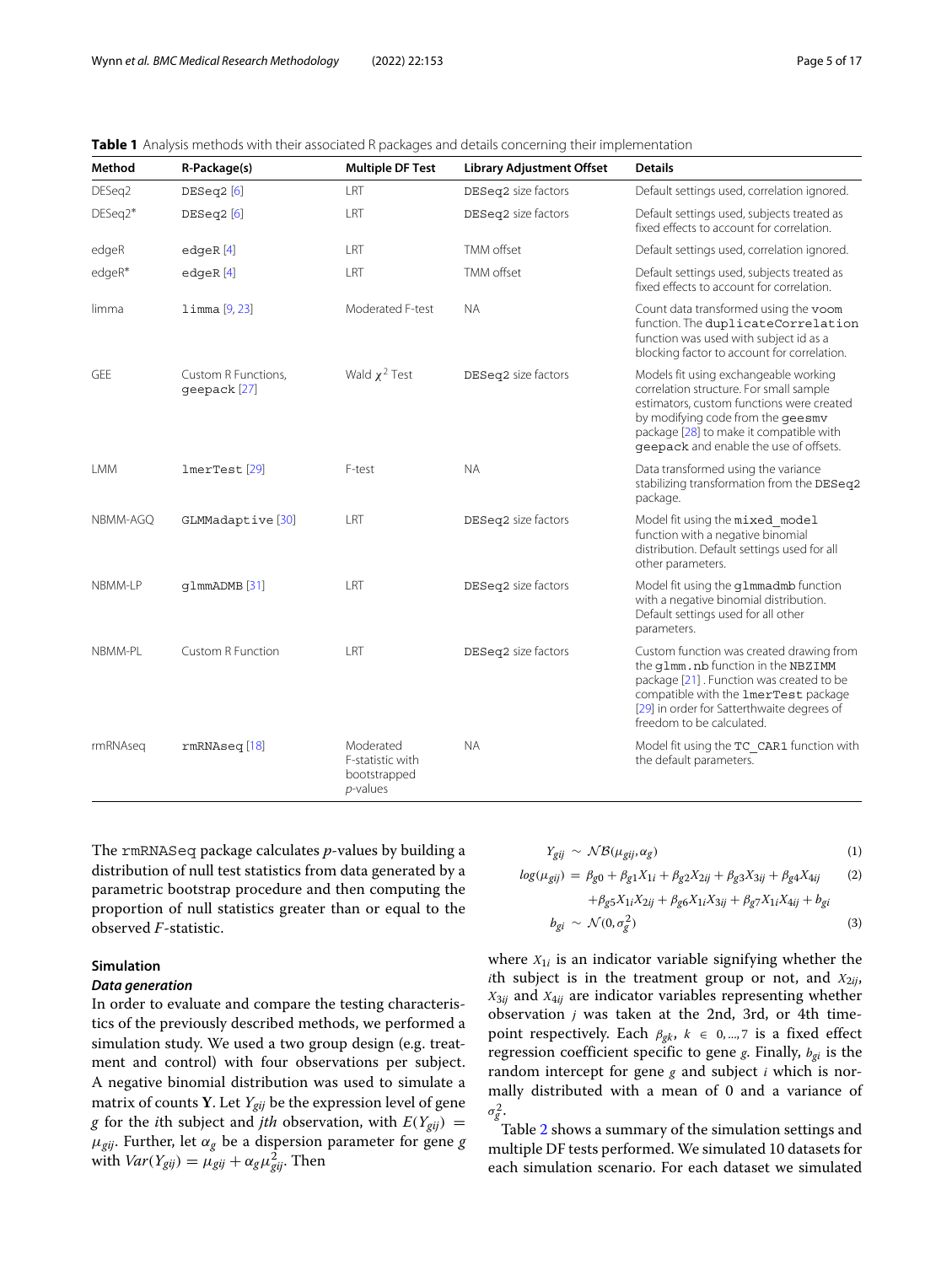15,000 genes and then genes were filtered out if *N* samples had less than 1 count per million (CPM), where *N* was equal to the number of samples collected for a single group and timepoint. We simulated datasets to contain a mix of null and differentially expressed genes by changing the interaction coefficients for 20% of genes. In order to mimic real data,  $\beta_{g0}, \alpha_g$  and  $\sigma_g^2$ , were drawn from an empirical distribution for triplets of mean CPM, dispersion, and random intercept variance observed across human samples in several real RNA-seq data sets with repeated measures [\[36,](#page-16-7) [37\]](#page-16-8). The fixed effect intercept parameter, β*g*<sup>0</sup> was derived by scaling the randomly drawn CPM values to add up to one million and then multiplying each scaled value by a total library size of 25 million. Then, β*g*<sup>0</sup> was set to the log of this value.

## *Simulation analysis*

We analyzed simulated data using each method as described in the implementation section. Models for each gene were fit using fixed effects for group and time variables, which were both treated as categorical, as well as the interaction between group and time. A random intercept

for each subject was included in models for methods in which random effects are possible. After the models were fit, the percentage of models that successfully converged for each method was calculated, and non-converged models were removed. Then the false discovery rate (FDR) and power were calculated for four different multiple DF tests: a between-subject test, a within-subject test, an interaction test, and a global test (Table [2\)](#page-5-0). Power and FDR were calculated using Benjamini Hochberg adjusted *p*-values [\[38\]](#page-16-9) and a significance threshold of 0.05 was used. For each simulation scenario, we averaged the statistics across 10 simulated datasets.

# **Real data analysis**

We applied the analysis methods previously outlined to a publicly available, longitudinal RNA-seq dataset of 96 whole blood samples from 32 patients experiencing circulatory shock who were admitted into the ICU (GEO Dataset: GSE131411). For each patient, three blood samples were collected: one within 16 hours after ICU admission, one 48 hours after admission, and one seven days after admission or at discharge. Subjects were categorized

<span id="page-5-0"></span>

| Table 2 Summary of simulated datasets                                                                                                      |                                                                                                                                                                                                                                                                                                                                                                          |
|--------------------------------------------------------------------------------------------------------------------------------------------|--------------------------------------------------------------------------------------------------------------------------------------------------------------------------------------------------------------------------------------------------------------------------------------------------------------------------------------------------------------------------|
| <b>Number of datasets</b>                                                                                                                  | 10                                                                                                                                                                                                                                                                                                                                                                       |
| Number of genes per dataset                                                                                                                | $\sim$ 15.000                                                                                                                                                                                                                                                                                                                                                            |
| Sample sizes                                                                                                                               | 3, 5, and 10 per group                                                                                                                                                                                                                                                                                                                                                   |
| Number of observation per subject                                                                                                          | $\overline{4}$                                                                                                                                                                                                                                                                                                                                                           |
| <b>Model Parameters</b>                                                                                                                    |                                                                                                                                                                                                                                                                                                                                                                          |
| $\beta_{q1}$ : Difference in log(expression) between treatment<br>and control at baseline                                                  | 0 (all genes)                                                                                                                                                                                                                                                                                                                                                            |
| $\beta_{q2}$ , $\beta_{q3}$ , $\beta_{q4}$ : Change in log(expression) over time in<br>the control group                                   | 0 (all genes)                                                                                                                                                                                                                                                                                                                                                            |
| $\beta_{q5}$ , $\beta_{q6}$ , $\beta_{q7}$ : Difference in change in log(expression)<br>over time between the treatment and control groups | 0 (80% of genes), $\beta_{q5} = \pm 1/3$ , $\beta_{q6} = \pm 2/3$ ,<br>$\beta_{q7} = \pm 1$ (20% of genes)                                                                                                                                                                                                                                                               |
| $\beta_{q0}, \alpha_q, \sigma_{ab}^2$                                                                                                      | Drawn from an empirical distribution based on<br>human samples in real RNA-seg data sets with<br>repeated measures [36, 37]                                                                                                                                                                                                                                              |
| <b>Significance tests</b>                                                                                                                  |                                                                                                                                                                                                                                                                                                                                                                          |
| Between-subject                                                                                                                            | Are there differences in expression between the<br>treatment and control at any of the time points?<br>$H_0: \beta_{q1} = \beta_{q1} + \beta_{q5} = \beta_{q1} + \beta_{q6} = \beta_{q1} + \beta_{q7} = 0$                                                                                                                                                               |
| Within-subject                                                                                                                             | Is there a change in gene expression between any<br>timepoints for the treatment group?<br>$H_0: \beta_{q2} + \beta_{q5} = \beta_{g3} + \beta_{g6} = \beta_{g4} + \beta_{g7} =$<br>$(\beta_{q2} + \beta_{q5}) - (\beta_{q3} + \beta_{q6}) =$<br>$(\beta_{g2} + \beta_{g5}) - (\beta_{g4} + \beta_{g7}) =$<br>$(\beta_{q3} + \beta_{q6}) - (\beta_{q4} + \beta_{q7}) = 0$ |
| Interaction                                                                                                                                | Are there any significant interaction effects?<br>$\beta_{q5} = \beta_{q6} = \beta_{q7} = 0$                                                                                                                                                                                                                                                                             |
| Global                                                                                                                                     | Are there any significant model coefficients?<br>$H_0: \beta_{q1} = \beta_{q2} = \beta_{q3} = \beta_{q4} = \beta_{q5} = \beta_{q6} = \beta_{q7} = 0$                                                                                                                                                                                                                     |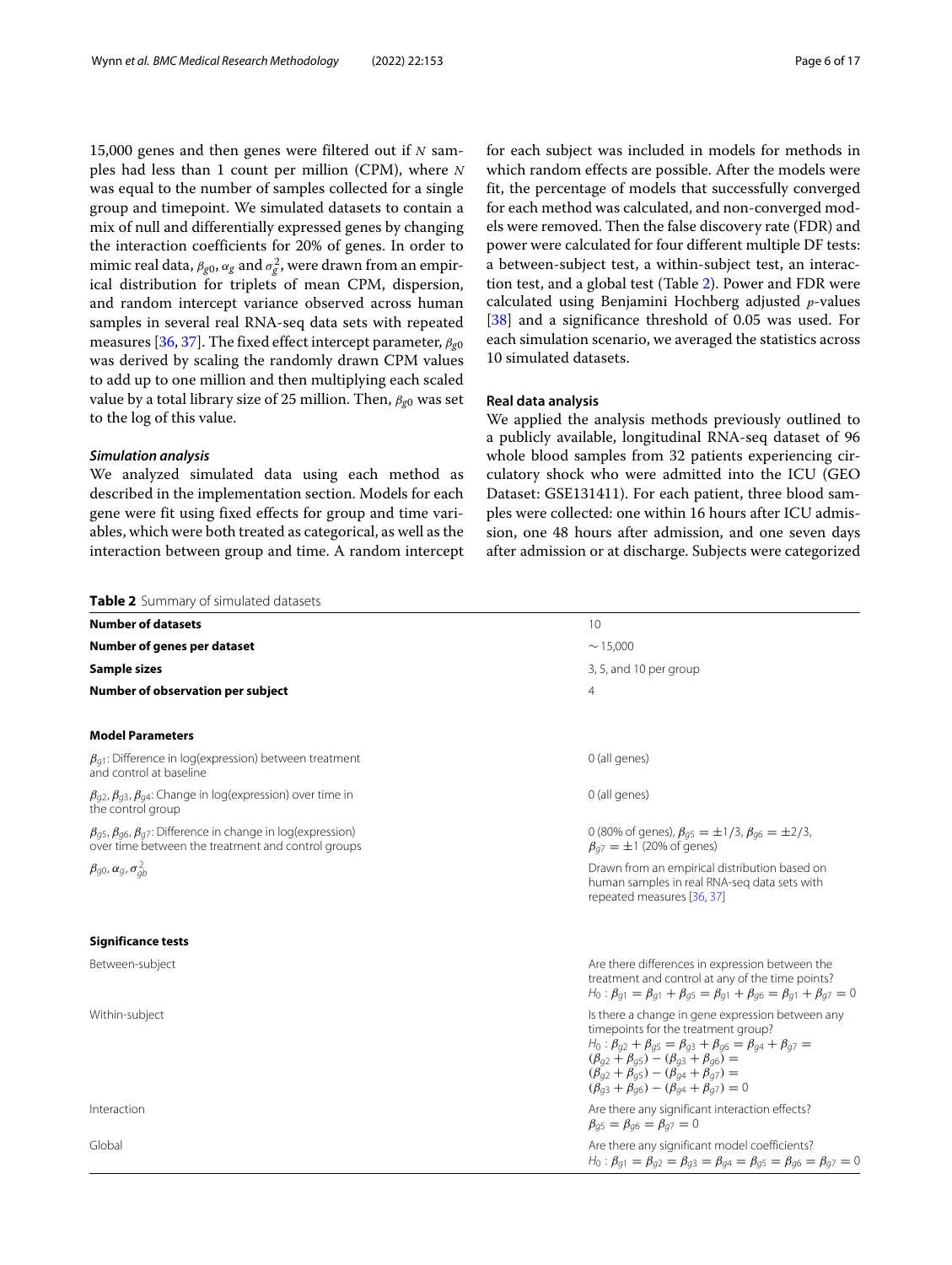by whether they experienced septic shock  $(SS, N = 21)$  or cardiogenic shock (CS,  $N = 11$ ). Further information on the study design and methods is available in Braga et al. [\[39\]](#page-16-10).

#### *Data pre-processing and model information*

We downloaded the count table and study meta data from the GEO DataSets website. The data included 58,096 genes. We filtered out lowly expressed genes by removing genes that did not have greater than 1 CPM in at least 11 of the 96 samples (11 was the sample size in the smallest experimental group of interest), which reduced the total number of genes analyzed to 14,340.

The goal of our analysis was to investigate how the gene expression of shock patients changed over time and how these changes differed between patients with SS versus CS. To accomplish this, for each method we fit a model with fixed effects for the type of shock and timepoint (treated categorically) as well as the interaction between the two variables. A random intercept for each subject was included in models for methods in which random effects are possible. All models were fit as described in the implementation section. As with the simulation study, the percentage of models that failed to converge for each method was calculated and non-converged models were removed.

For each model, we ran four different multiple DF hypothesis tests: a between-subject test to assess if there was a difference in gene expression between the SS and CS groups at any timepoint, two within-subject tests to assess if there was a change in gene expression over time in the SS group or the CS group, and a test to assess if any of the interaction coefficients were significant. The Benjamini Hochberg method was used to adjust *p*-values for multiple comparisons and the DEGs for each method and test were identified using a 0.05 FDR threshold.

#### *Hierarchical clustering and functional enrichment analysis*

Because LMM exhibited comparatively good behavior in the simulation study, we used the results from this method to explore the patterns in the changes in gene expression over time in the SS and CS groups. All analysis was done for each group separately. First, we subset the data to include only genes that were significant in the multiple DF test for difference in gene expression at any timepoint in the SS group or CS group. For these genes, we computed the predicted gene expression (log scale) for each gene at each of the three timepoints for the group in question. We then constructed heatmaps for these genes, with genes clustered hierarchically using a correlation distance metric and a complete linkage clustering method. We visually inspected the heatmaps to decide where to cut each clustering tree to identify clusters that represented distinct profiles of change over time.

After clustering, we ran functional enrichment analysis on the genes in each cluster to better understand the functional role of genes with different expression profiles over time. Analysis was executed using the topGO package in R [\[40\]](#page-16-11) using biological process biological process gene ontology (GO) annotations. The significance of the GO terms was assessed using a Fisher's exact test with an FDR level of 0.05 as the threshold for significance. We further filtered the results to include only GO terms with at least 10 genes and > 10% overlap of the genes associated with each GO term and the genes in the cluster.

#### **Results**

## **Simulation results**

## *Convergence*

Of the 11 methods evaluated, only 3 methods (NBMM-LP, NBMM-PL, and LMM) had average non-convergence rates above 0.1% for any of the sample sizes tested. Figure [1](#page-7-0) shows the average percentage of models which did not converge across sample sizes for these methods. Because we used LRTs for NBMM-LP, for every gene a reduced model was fit for each of the four hypothesis tests. In some cases the full model converged but one or more of the reduced models failed to converge and thus the *p*value for the corresponding hypothesis tests could not be calculated. The transparent portion of the bars in Fig. [1](#page-7-0) represent cases in which the full model converged but one or more of the reduced models failed to converge.

NBMM-LP had the highest non-convergence rates at all sample sizes, even when only considering cases in which only the full model did not converge. At  $N = 3$ per group, about 21% of the full models did not converge and the reduced model(s) for an additional 10% of genes did not converge. Comparatively, at  $N = 3$  per group around 16% and 15% of models did not converge for NBMM-PL and LMM respectively. For all three methods, non-convergence rates decreased with increasing sample size, though the magnitude of the decrease was larger for NBMM-PL and LMM than for NBMM-LP. At *N* = 10 per group, NBMM-PL and LMM both had non-convergence rates around 4% while NBMM-LP had a non-convergence rate of 11% with at least one reduced model failing to converge for an additional 15% of genes.

For all three methods and at all sample sizes, at least 90% of convergence failures were due to model singularities, with remaining non-converged models reaching model iteration limits or experiencing other errors which prevented the model from fitting properly. On average, the random intercept variance used to simulate the data was lower for genes that did not converge while the dispersion was generally higher [\(Supplementary Fig. 1\)](#page-14-0). These results indicate that in some cases, model convergence issues may be due in part to low betweensubject variation or high dispersion. However, there was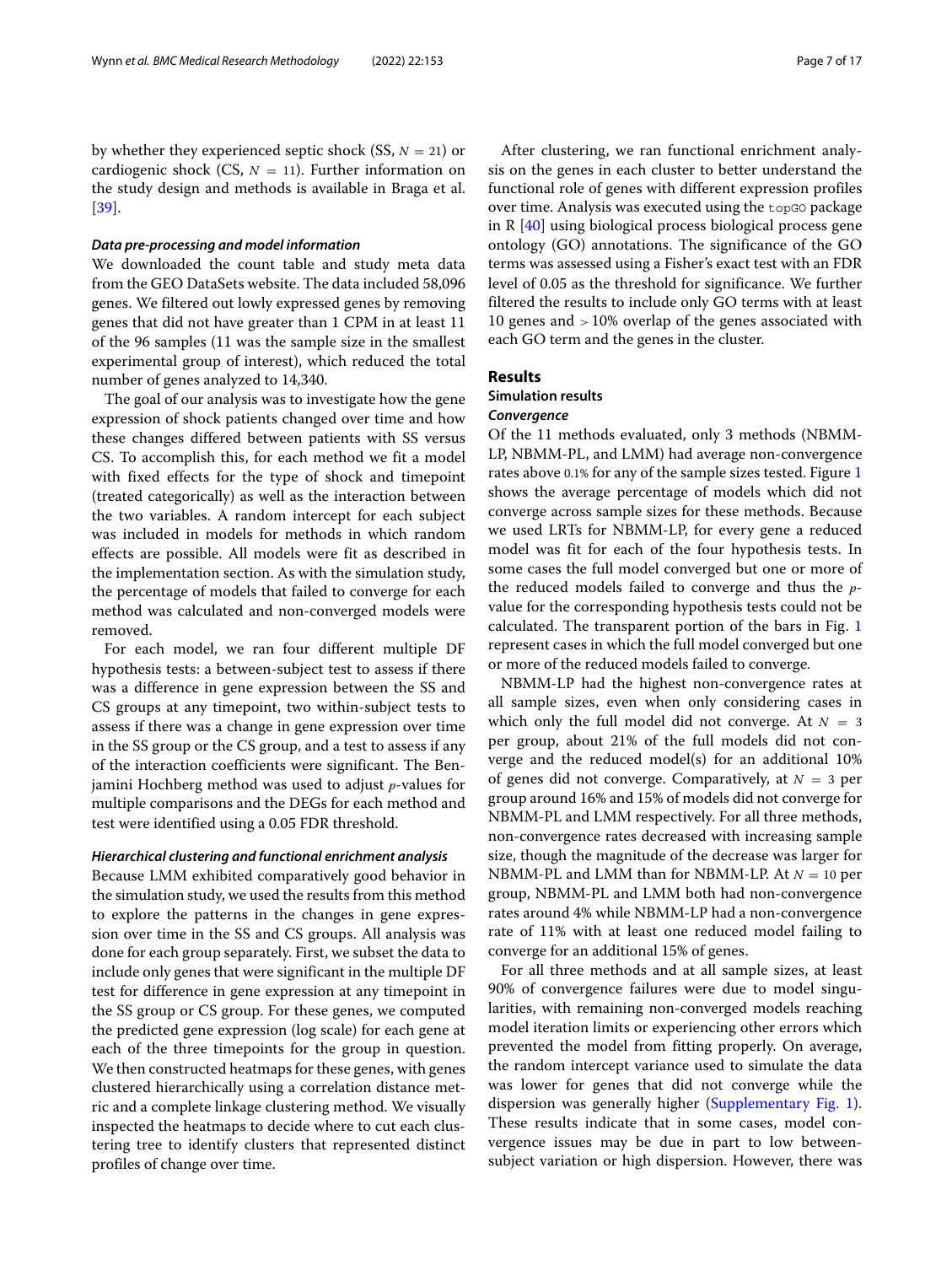

<span id="page-7-0"></span>substantial overlap in the random intercept and dispersion distributions between genes that did and did not converge, and many genes with high random intercept variance and low dispersion still failed to converge. In addition, the proportion of non-converged genes generally decreased only slightly (0.75%-1%) when using a higher expression filtering threshold of 5 CPM instead of 1 CPM, indicating that small expression values are also not completely responsible for model non-convergence [\(Supplementary Table 1\)](#page-14-0).

## *Hypothesis testing*

Figure [2](#page-8-0) shows the relationship between FDR and power across different sample sizes for the four multiple DF tests of interest using a 0.05 FDR level. More detailed results are available in [Supplementary Tables 2-4.](#page-14-0) The FDR for GEE, NBMM-AGQ, and NBMM-LP was higher than the nominal 0.05 level across all sample sizes for all tests. Other methods showed a mix of conservative and anticonservative behavior. Across all tests, limma had an FDR close to the nominal rate for the smallest sample size  $(N =$ 3 per group), but the FDR was increasingly inflated for the larger sample sizes. Conversely, DESeq2\* and edgeR\* had an inflated FDR at  $N = 3$  and  $N = 5$  per group, but at  $N = 10$  per group the rate was close to the nominal value. DESeq2 and edgeR (ignoring correlation) both had conservative FDR for the interaction and within-subject test, but showed inflated rates for the between-subject test and test for any significant coefficient. Across all of the tests, LMM was slightly conservative while NBMM-PL was slightly inflated except for the between-subject test, in which it was conservative. Finally, rmRNASeq had very conservative FDR values across all tests. For the majority of methods and tests, FDR approached the nominal rate (dashed line) and had increasing power with increasing sample size.

Of the methods that had FDR values which were conservative or close to the nominal rate across all sample sizes and conditions, LMM and NBMM-PL generally had the highest power. rmRNASeq, which showed conservative FDR values, had low power, particularly at the smaller sample sizes. For the within-subject test and the test for significant interaction effects in which edgeR and DESeq2 (ignoring correlation) exhibited conservative FDR values, both methods were less powered than LMM and NBMM-PL at all sample sizes. DESeq2\* and edgeR\*, which had close to nominal FDR values at  $N = 10$  per group, showed similar power to LMM and NBMM-PL at this sample size. Similarly, limma, which had close to nominal FDR at  $N = 3$  per group, had comparable power to LMM and NBMM-PL for most tests at this sample size and had more power than either method for the between-subject test.

At the smallest sample size,  $N = 3$  per group, no method that had conservative or close to nominal FDR had high power. For the within-subject test, LMM, NBMM-PL and limma had power values near 60% at *N* = 3 per group, but no other tests showed power values this high for methods without severely inflated FDR. The power values at  $N = 5$ and  $N = 10$  per group were much stronger with LMM and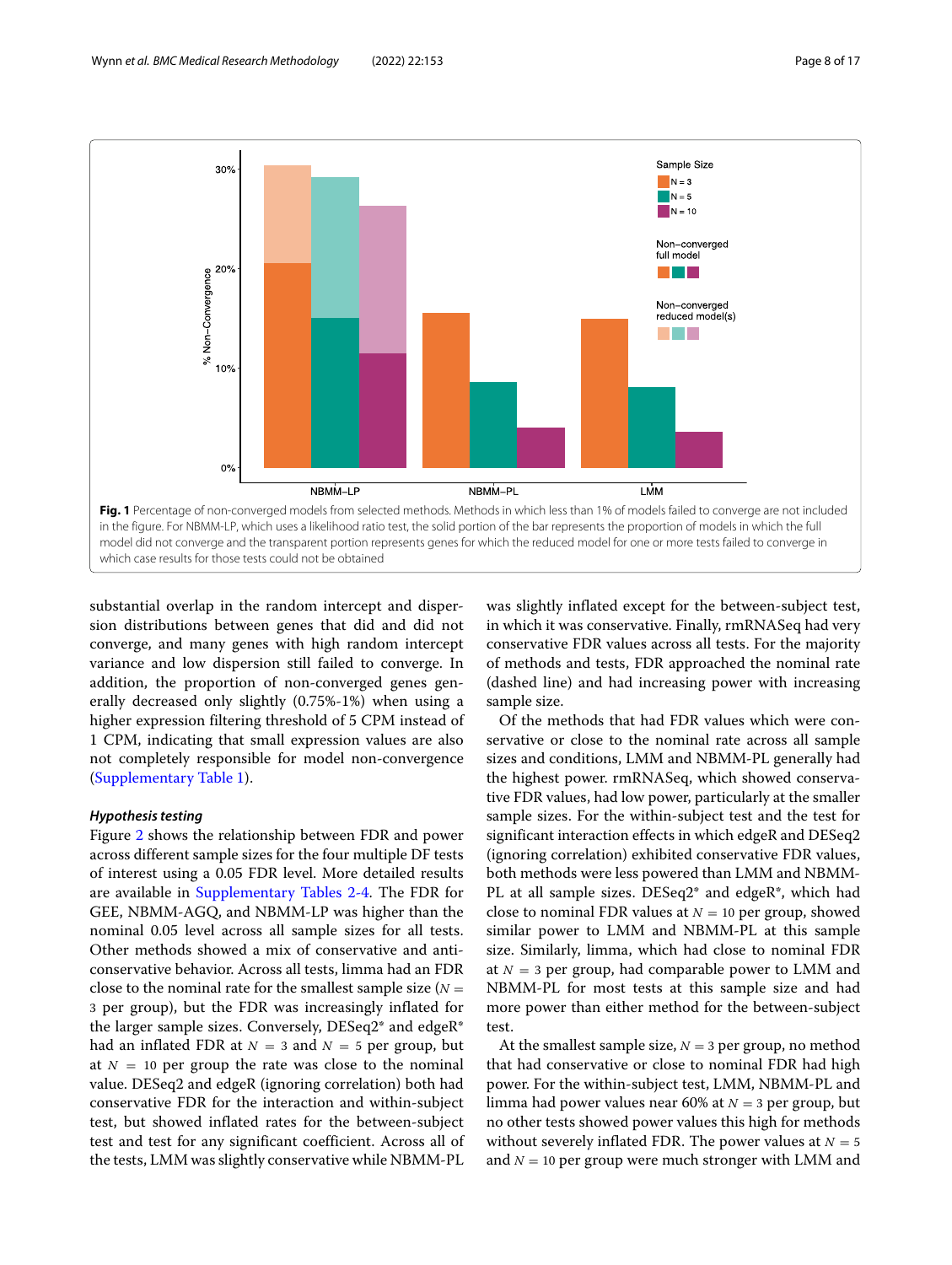

<span id="page-8-0"></span>NBMM-PL having power values near or above 80% for all tests at  $N = 10$  per group.

The distributions of the raw *p*-values from the null features in each simulated dataset are shown for each combination of method, test, and sample size in [Supplementary Figs. 2-4.](#page-14-0) In general, we would expect these distributions to look fairly uniform. However, only LMM displays this behavior consistently. Some other methods, like NBMM-PL, limma at the smaller sample sizes, and DESeq2\* and edgeR\* at the larger sample sizes, are not too far off. Conversely, DESeq2, edgeR, GEE, and rmRNAseq show substantial skew. This suggests that the assumed distributions for the test statistics used in these methods is incorrect, and thus inference from these methods is likely compromised [\[41\]](#page-16-12).

## **Real data results**

#### *Run time*

Table [3](#page-9-0) shows the run time for each of the methods. The time to fit the full model and the total time (model fitting and hypothesis testing) are both shown for all methods except rmRNAseq, for which the model fitting and testing are carried out within one function and thus the run times cannot be uncoupled. NBMM-AGQ, NBMM-LP and both DESeq2 methods use an LRT which requires a full and reduced model to be fit for each hypothesis test, so for these methods hypothesis testing took a relatively large amount of time compared to the time to fit the full model. NBMM-LP had the longest total run time by far, taking over 24 hours to complete. The second highest run time was for rmRNAseq which took around 7 hours. Aside from these two methods, NBMM-AGQ (102 minutes), and NBMM-PL (65 minutes), all other methods ran in less than 30 minutes.

#### *Model convergence*

NBMM-LP had the largest percentage of non-converged models with 4.33% of the full model fits not converging (Table [3\)](#page-9-0). An additional 9.07% of models did not converge for one or more reduced models used for LRTs, making the corresponding hypothesis test(s) incomputable. The non-convergence rate for the rest of the methods was less than 1%. This differed from the simulation results in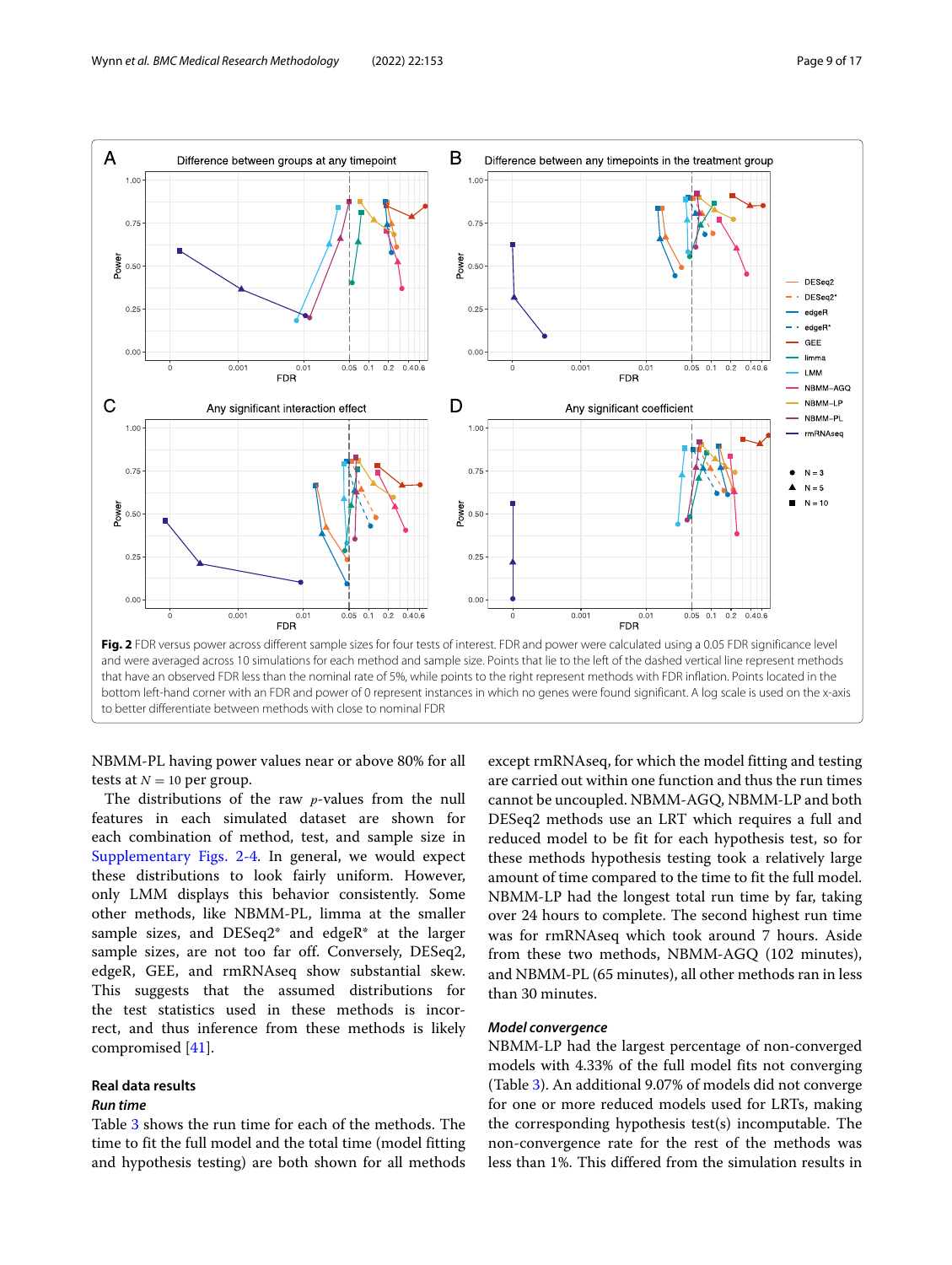| rate                                        | DESeq2         | DESeq2*        | edgeR | edgeR* | ₩     | limma | LMM            | NBMM-AGQ | NBMM-LP         | NBMM-PL | rmRNAseq |
|---------------------------------------------|----------------|----------------|-------|--------|-------|-------|----------------|----------|-----------------|---------|----------|
| % Non-converged                             | 86             | 8%             | 0%    | 0%     | 0.04% | 0%    | 0.31%          | 6%       | 4.33% (9.07%)   | 0.45%   | 8%       |
| Analysis Time (minutes)                     |                |                |       |        |       |       |                |          |                 |         |          |
| Model Fit Time                              | $\frac{4}{11}$ | 6.44           | 0.61  | 58     | 11.01 | 2.16  | 8.91           | 24.83    | 326.74          | 62.72   |          |
| Total Time (Model Fit & Hypothesis Testing) | 6.05           | 28.49          | 0.72  | 6.76   | 18.19 | 2.2   | 11.76          | 104.78   | 1450.86         | 65.6    | 415.12   |
| Between Subject Test                        |                |                |       |        |       |       |                |          |                 |         |          |
| SS vs. CS (Any timepoint)                   | 5,323          |                | 5,179 |        | 4,034 | 3,801 | 3,009          | 3,303    | 3,633           | 3,351   | 3,461    |
| Within Subject Tests                        |                |                |       |        |       |       |                |          |                 |         |          |
| Change over time - SS group                 | 5,252          | 8.33           | 5,155 | 8,319  | 7,910 | 9,796 | 8,048          | 8,600    | 7,772           | 8,281   | 8,081    |
| Change over time - CS group                 | 128            | $\frac{38}{1}$ | 123   | 313    | 872   | 638   | $\overline{0}$ | 1,836    | 1,280           | 1,229   | 168      |
| Interaction Test                            |                |                |       |        |       |       |                |          |                 |         |          |
| Any Significant Interaction Effect          | 369            | 1,842          | 358   | 1,783  | 1,416 | 1,962 | 1,502          | 2,356    | $\overline{80}$ | 1,769   | 1,045    |
|                                             |                |                |       |        |       |       |                |          |                 |         |          |

<span id="page-9-0"></span>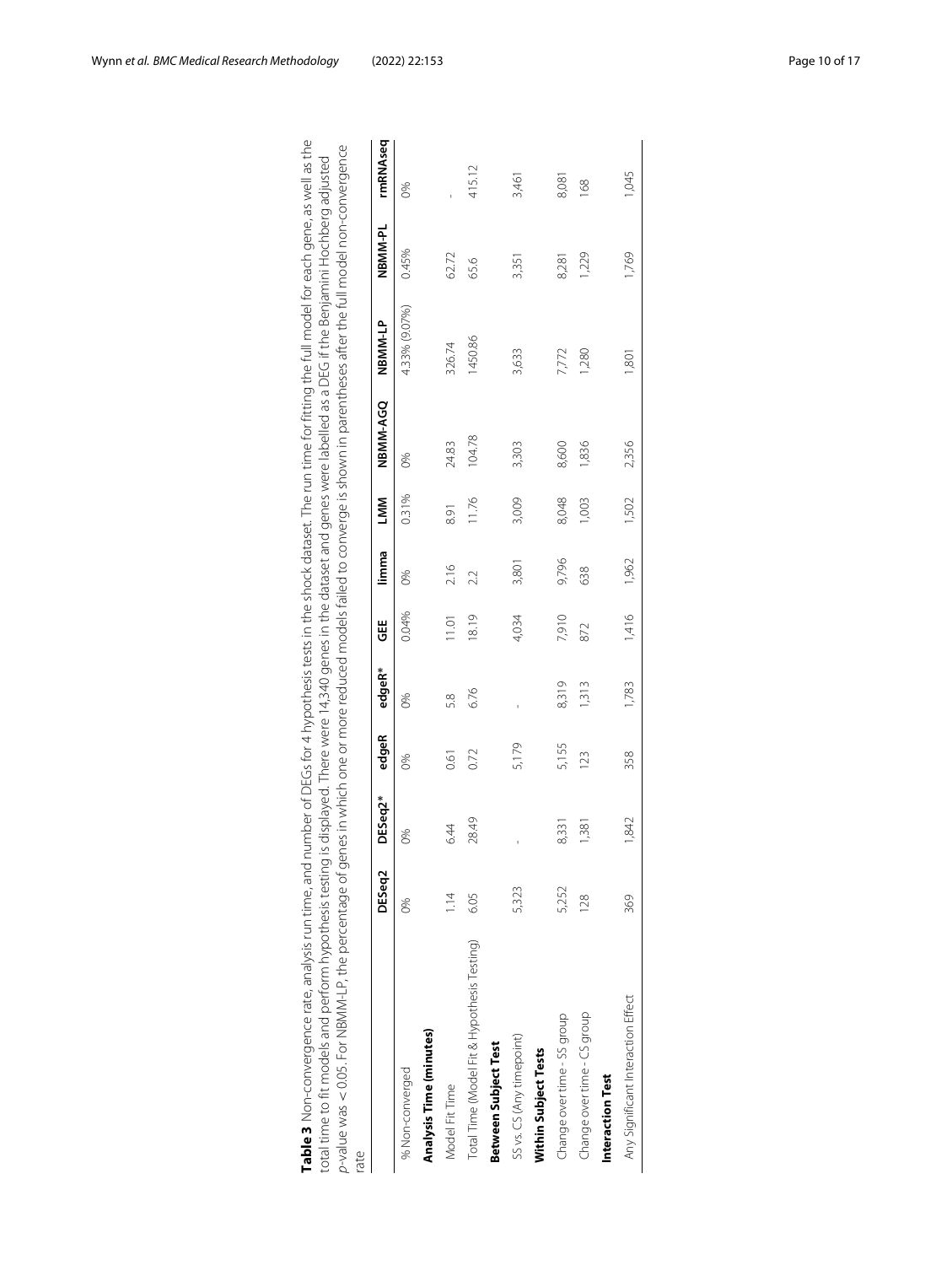which NBMM-PL and LMM had a non-convergence rate of around 4% at the largest sample size. The percentage of non-convergence for NBMM-LP was also smaller than for the largest sample size simulation scenario. This discrepancy is likely due in part to the large number of subjects in the shock dataset (32 total subjects; SS group: 21 subjects, CS group: 11 subjects). The largest sample size in the simulation scenarios only had 20 total subjects (10 per group, 2 groups).

In order to assess the effect of sample size in our real dataset, we sampled 10 subjects from both the SS and CS groups and reran the analysis on this reduced dataset. The non-convergence rates for NBMM-PL and LMM increased to around 1% for both methods (Table [4\)](#page-11-0). Surprisingly, the non-convergence rate for the NBMM-LP models changed very little even after reducing the number of subjects.

## *Number of DEGs*

Table [3](#page-9-0) shows the number of DEGs identified by each method for various hypothesis tests using a 0.05 significance threshold for Benjamini Hochberg adjusted *p*values. Though there was a range in the number of DEGs found across the different methods and tests, every method found the most DEGs for the test for the difference across time in the SS group. This is perhaps due in part to the fact that the SS group has more subjects than the CS group ( $N = 21$  vs.  $N = 11$ ). However, in the analysis of the reduced dataset in which each group was filtered to ten random subjects, this test still had the most DEGs across methods, while the test for differences across time in the CS group had the least amount of DEGs. This may indicate that the changes in gene expression over the course of treatment are more prevalent in SS patients than CS patients.

The differences in the number of DEGs for each method was generally what would be expected based on the results of the simulation study. NBMM-AGQ showed relatively inflated FDR values in the simulation study, and in this analysis this method found more DEGs than most other methods, particularly for the within-subject and interaction tests. DESeq2 and edgeR (ignoring correlation) had high DEG counts for the between-subject test and low DEG counts for the within-subject and interaction tests, which is also in line with the simulation results. limma also showed a mix of conservative and anti-conservative behavior in terms of the number of DEGs for each test. Finally, DESeq2\*,edgeR\*, NBMM-PL, NBMM-LP and LMM all had relatively moderate numbers of DEGs across all tests, with DESeq2\*, edgeR\*, NBMM-LP and NBMM-PL generally finding slightly more DEGs than LMM. This also corresponds to the simulation results in which in the largest sample size scenario ( $N = 10$  per group) all three methods exhibited FDR values close to the nominal rate with LMM showing conservative rates compared to the other three methods.

There were some discrepancies between this analysis and the simulation study. These discrepancies appear to be partially due to the difference in the number of subjects in the real data and the simulations and may point to the continuation of patterns related to sample size that were observed in the simulation study. For example, rmR-NAseq displayed conservative FDR values and low power in the simulation study, though the power for the method increased with increasing numbers of subjects. In this analysis, the number of DEGs for rmRNAseq was comparable to other, less conservative methods, particularly for the between-subject test and the within-subject test for differences across time in the SS group. However, in the analysis of the reduced dataset, rmRNAseq found less DEGs than the majority of other methods (Table [4\)](#page-11-0). Similarly, GEE generally had the most inflated FDR and highest power in the simulation study with FDR decreasing as the number of subjects increased. In this analysis the number of DEGs was moderate compared to the other methods, while in the analysis on the reduced data, GEE had more DEGs than most other methods, though NBMM-AGQ still found more DEGs for all tests except the betweensubject test.

# *Hierarchical clustering and functional enrichment analysis results*

For brevity, we will focus on results from our post-hoc analysis of genes with significant differential expression between at least two timepoints in the CS group. Sim-ilar results for the SS group can be found in [Supple](#page-14-0)[mentary Fig. 5](#page-14-0) and [Supplementary Table 5.](#page-14-0) Using the LMM method, there were 1,003 genes that were significant for the test for differential expression between any two timepoints in the CS group. Figure [3](#page-12-0) shows a heatmap of predicted expression (row scaled) for these genes along with the hierarchical clustering. Based on a visual inspection of the heatmap, a cutpoint was chosen such that the genes were split into seven clusters representing seven different patterns of change over time. For example, cluster 3 was the largest cluster with 328 genes. The expression of genes in this cluster stayed somewhat steady across the first two timepoints, but then steeply dropped between the second and third timepoint. Cluster 5 (309 genes) and cluster 2 (228 genes) were also relatively large. The genes in cluster 5 had expression levels that remained relatively unchanged between the first two timepoints, but then steeply climbed between the final two timepoints; cluster 2 contained genes that dropped in expression somewhat linearly across the three timepoints.

For three clusters (cluster 3, cluster 5, and cluster 6) at least one GO term was significantly enriched. Table [5](#page-13-0)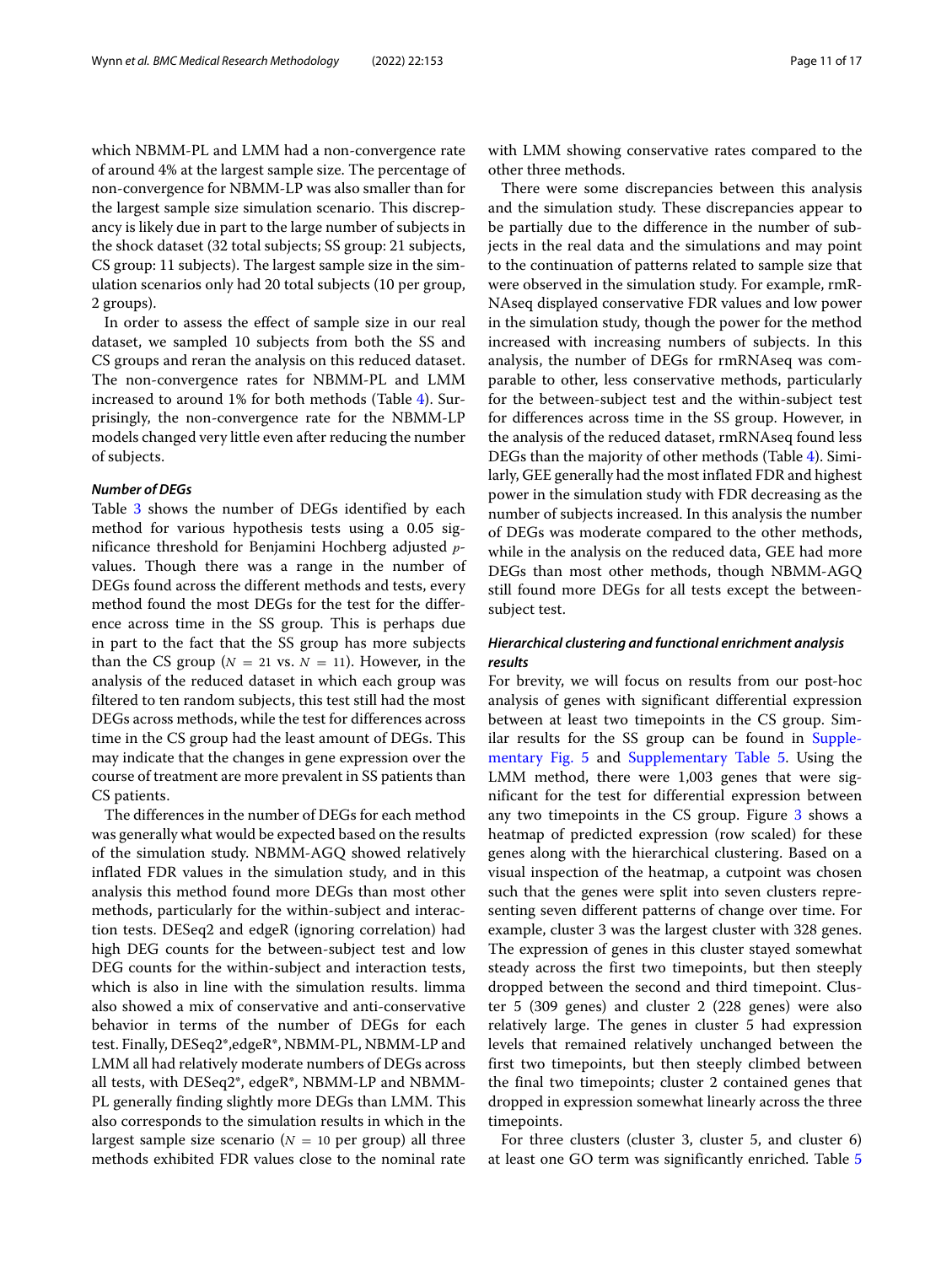<span id="page-11-0"></span>

| Table 4. Non-convergence rate, analysis run time, and number of DEGs for 4 hypothesis tests in the reduced shock dataset in which ten subjects from each qroup were randomly<br>dataset and genes were labelled as a DEG if the Benjamini Hochberg adjusted <i>p-</i> value was < 0.05. For NBMM-LP, the percentage of genes in which one or more reduced models<br>selected. The run time for fitting the full model for each gene, as well as the total time to fit models and perform hypothesis testing is displayed. There were 14,340 genes in the<br>failed to converge is shown in parentheses after the full model non-convergence rate |               |         |               |                |       |                |       |          |               |         |          |
|--------------------------------------------------------------------------------------------------------------------------------------------------------------------------------------------------------------------------------------------------------------------------------------------------------------------------------------------------------------------------------------------------------------------------------------------------------------------------------------------------------------------------------------------------------------------------------------------------------------------------------------------------|---------------|---------|---------------|----------------|-------|----------------|-------|----------|---------------|---------|----------|
|                                                                                                                                                                                                                                                                                                                                                                                                                                                                                                                                                                                                                                                  | DESeq2        | DESeq2* | edgeR         | edgeR*         | ₩     | limma          | LMM   | NBMM-AGQ | NBMM-LP       | NBMM-PL | rmRNAseq |
| % Non-converged                                                                                                                                                                                                                                                                                                                                                                                                                                                                                                                                                                                                                                  | 86            | 8       | 6%            | 6%             | 0.01% | 86             | 1.12% | 0.03%    | 4.35% (9.07%) | 1.28%   | 86       |
| <b>Analysis Time (minutes)</b>                                                                                                                                                                                                                                                                                                                                                                                                                                                                                                                                                                                                                   |               |         |               |                |       |                |       |          |               |         |          |
| Model Fit Time                                                                                                                                                                                                                                                                                                                                                                                                                                                                                                                                                                                                                                   | 0.88          | 2.16    | 0.27          | 123            | 691   | $\frac{47}{5}$ | 8.62  | 20.54    | 226.53        | 70.43   |          |
| Total Time (Model Fit & Hypothesis Testing)                                                                                                                                                                                                                                                                                                                                                                                                                                                                                                                                                                                                      | 4.62          | 9.71    | 0.32          | $\overline{4}$ | 15.74 | $\overline{5}$ | 11.51 | 80.02    | 1067.07       | 73.26   | 327.84   |
| Between Subject Test                                                                                                                                                                                                                                                                                                                                                                                                                                                                                                                                                                                                                             |               |         |               |                |       |                |       |          |               |         |          |
| SS vs. CS (Any timepoint)                                                                                                                                                                                                                                                                                                                                                                                                                                                                                                                                                                                                                        | 4,201         |         | 3,337         |                | 3,108 | 1,743          | 1,387 | 2,422    | 2,290         | 1,696   | 1,355    |
| Within Subject Tests                                                                                                                                                                                                                                                                                                                                                                                                                                                                                                                                                                                                                             |               |         |               |                |       |                |       |          |               |         |          |
| Change over time - SS group                                                                                                                                                                                                                                                                                                                                                                                                                                                                                                                                                                                                                      | 1,684         | 4,466   | 1,397         | 3,960          | 4,875 | 5,894          | 3,925 | 5,124    | 4,390         | 4,323   | 2,994    |
| Change over time - CS group                                                                                                                                                                                                                                                                                                                                                                                                                                                                                                                                                                                                                      | $\frac{5}{1}$ | 756     | 30            | 592            | 767   | 87             | 237   | 1,291    | 732           | 480     |          |
| Interaction Test                                                                                                                                                                                                                                                                                                                                                                                                                                                                                                                                                                                                                                 |               |         |               |                |       |                |       |          |               |         |          |
| Any Significant Interaction Effect                                                                                                                                                                                                                                                                                                                                                                                                                                                                                                                                                                                                               | $\frac{8}{6}$ | 719     | $\frac{1}{1}$ | 701            | 773   | 740            | 398   | 1,291    | 748           | 549     | 129      |
|                                                                                                                                                                                                                                                                                                                                                                                                                                                                                                                                                                                                                                                  |               |         |               |                |       |                |       |          |               |         |          |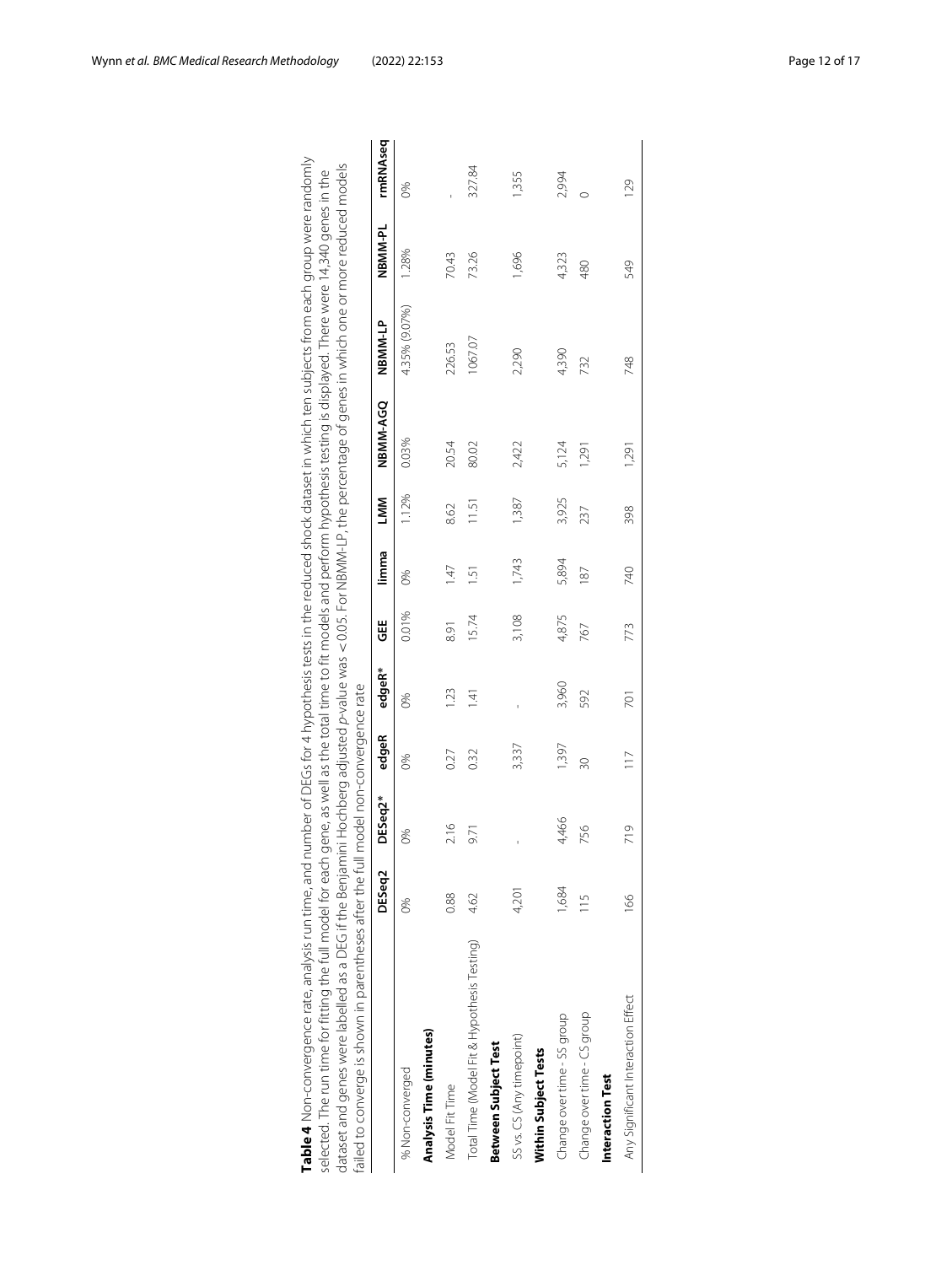

<span id="page-12-0"></span>shows an abbreviated list of the significant terms. For cluster 3, several significantly enriched terms were related to an innate immune response including terms related to inflammation as well as neutrophil migration. For cluster 5, the GO terms were related to complement activation and phagocytosis. There were also terms related to adaptive immunity such as immunoglobulin production and positive regulation B-cell activation. Because genes from cluster 3 are relatively highly expressed at timepoints 1 and 2, but have lower expression at time 3, while cluster 5 shows the opposite behavior, these results may point to a heightened innate immune system response early in the ICU stay of CS patients, with a delayed adaptive immune response. Similar to cluster 5, genes in cluster 6 were involved in complement activation and phagocytosis. This cluster has a similar pattern across time to that of cluster 5, but genes in this category drop in expression between timepoints 1 and 2 before showing heightened expression at time 3.

# **Discussion**

In RNA-seq studies with longitudinal and other correlated designs, researchers are often interested in multiple hypotheses. Multiple DF tests allow researchers to assess multiple hypotheses at once, which is a useful method for selecting lists of genes for further exploration and can also be valuable in FDR control. Recently, several researchers have developed and compared analysis methods for analyzing longitudinal RNA-seq data. However, there has been little research evaluating and comparing these methods in the context of multiple DF testing. Understanding the comparative performance of various multiple DF hypothesis testing methods is becoming increasingly important as complex study designs become more common in correlated RNA-seq designs.

Of the methods compared in this study, LMM using data transformed using VST generally exhibited FDR closest to the nominal rate across the different sample sizes and multiple DF tests. NBMM-PL generally resulted in FDR values close to nominal as well, though slightly more inflated than LMM. GEE, NBMM-AGQ, and NBMM-LP had high FDR values across all simulation scenarios. DESeq2\* and edgeR\* had inflated FDR values at small sample sizes, but were relatively close to the nominal value for the highest sample size ( $N = 10$  per group). Conversely, limma had optimal FDR values at the smallest sample size, but these increased for the larger sample sizes. DESeq2 and edgeR (ignoring correlation) showed a mix of conservative and anti-conservative behavior. rmRNAseq had conservative FDR values, but was also extremely underpowered, particularly at the lower sample sizes. LMM and NBMM-PL generally had the highest power of the methods that had FDR values which were conservative or close to the nominal rate across all sample sizes and conditions.

Unsurprisingly, for the majority of methods, FDR values approached nominal rates and power increased as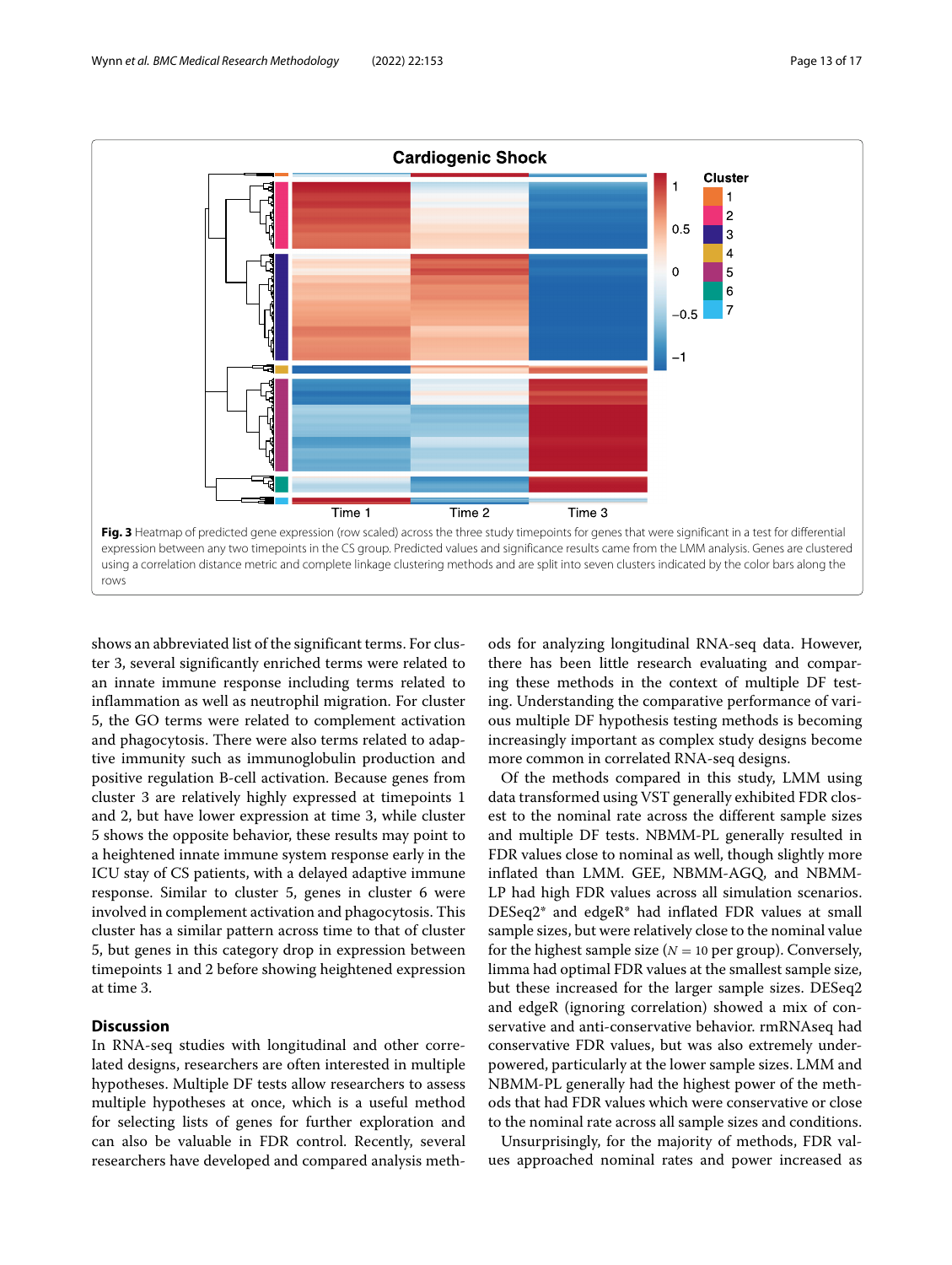<span id="page-13-0"></span>Table 5 Functional enrichment analysis results. The 25 GO terms with the smallest Benjamini Hochberg (BH) adjusted p-values were selected for each cluster. The lists were then reduced to include only the most specific subclass for each ontology. All GO terms had a BH adjusted  $p$ -value  $< 0.01$ 

| GO Term          | <b>Description</b>                                                | # Genes in Set | # Genes in Cluster | # Expected | <b>Fold Enrichment</b> |
|------------------|-------------------------------------------------------------------|----------------|--------------------|------------|------------------------|
| <b>Cluster 3</b> |                                                                   |                |                    |            |                        |
| GO:0002523       | leukocyte migration involved in<br>inflammatory response          | 12             | 6                  | 0.30       | 20.00                  |
| GO:0050729       | positive regulation of inflammatory<br>response                   | 86             | 13                 | 2.15       | 6.05                   |
| GO:0051092       | positive regulation of NF-kappaB<br>transcription factor activity | 136            | 16                 | 3.40       | 4.71                   |
| GO:1990266       | neutrophil migration                                              | 79             | 12                 | 1.98       | 6.06                   |
| GO:0002755       | MyD88-dependent toll-like recep-<br>tor signaling pathway         | 33             | 7                  | 0.83       | 8.43                   |
| GO:0045623       | negative regulation of T-helper cell<br>differentiation           | 14             | 5                  | 0.35       | 14.29                  |
| GO:0060142       | regulation of syncytium formation<br>by plasma membrane fusion    | 14             | 5                  | 0.35       | 14.29                  |
| GO:0071260       | cellular response to mechanical<br>stimulus                       | 61             | 9                  | 1.53       | 5.88                   |
| GO:0060396       | growth hormone receptor signal-<br>ing pathway                    | 16             | 5                  | 0.40       | 12.50                  |
| GO:0032651       | regulation of interleukin-1 beta pro-<br>duction                  | 68             | 9                  | 1.70       | 5.29                   |
| GO:0032695       | negative regulation of interleukin-<br>12 production              | 17             | 5                  | 0.43       | 11.63                  |
| GO:0071354       | cellular response to interleukin-6                                | 28             | 6                  | 0.70       | 8.57                   |
| <b>Cluster 5</b> |                                                                   |                |                    |            |                        |
| GO:0006958       | complement activation, classical<br>pathway                       | 83             | 40                 | 2.11       | 18.96                  |
| GO:0030449       | regulation of complement activa-<br>tion                          | 71             | 29                 | 1.80       | 16.11                  |
| GO:0002377       | immunoglobulin production                                         | 128            | 34                 | 3.25       | 10.46                  |
| GO:0038096       | Fc-gamma receptor signaling path-<br>way involved in phagocytosis | 117            | 29                 | 2.97       | 9.76                   |
| GO:0006910       | phagocytosis, recognition                                         | 54             | 21                 | 1.37       | 15.33                  |
| GO:0050871       | positive regulation of B cell activa-<br>tion                     | 111            | 25                 | 2.82       | 8.87                   |
| Cluster 6        |                                                                   |                |                    |            |                        |
| GO:0006910       | phagocytosis, recognition                                         | 54             | 9                  | 0.22       | 40.91                  |
| GO:0006958       | complement activation, classical<br>pathway                       | 83             | 9                  | 0.34       | 26.47                  |
| GO:0006911       | phagocytosis, engulfment                                          | 87             | 9                  | 0.35       | 25.71                  |
| GO:0016584       | nucleosome positioning                                            | 11             | 4                  | 0.04       | 100.00                 |
| GO:0030261       | chromosome condensation                                           | 35             | 5                  | 0.14       | 35.71                  |
| GO:0045910       | negative regulation of DNA recom-<br>bination                     | 37             | 4                  | 0.15       | 26.67                  |

the sample size increased. We chose to use three small sample size scenarios in our simulation study because researchers often do not have the resources for large-scale studies, particularly in longitudinal studies where multiple samples are collected for each subject. However, we also analyzed data from a study involving shock patients and this study had 11 and 21 subjects in its two groups. In this analysis, methods such as GEE showed similar numbers of DEGs as LMM. When we reduced the dataset to 10 subjects per group, the difference in the number of DEGs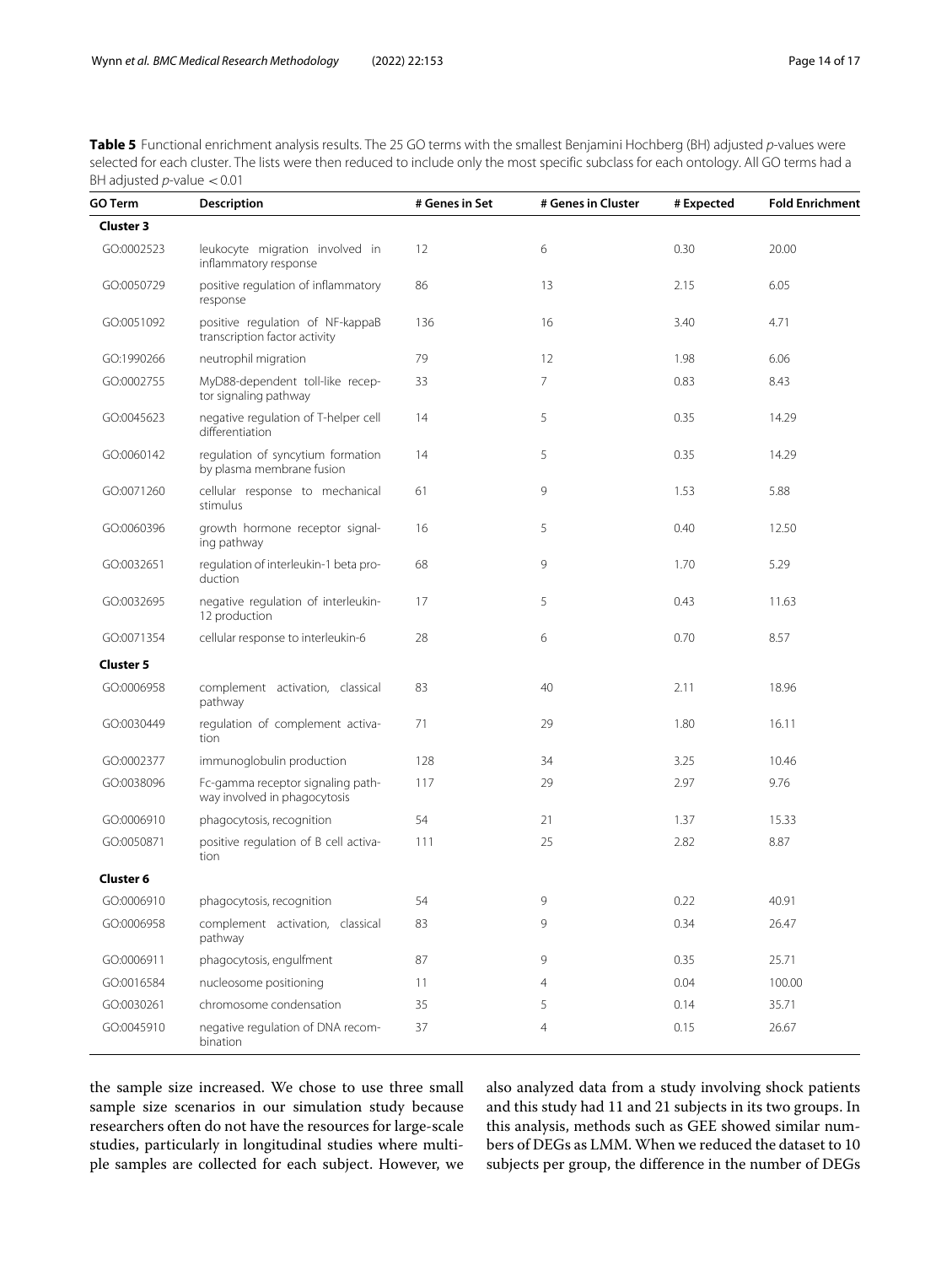for LMM compared to methods like GEE was wider. This implies that the FDR for methods that performed poorly, particularly at low sample sizes, may converge to that of LMM as the sample size increases past  $N = 10$  per group.

Another problem that occurred at low sample sizes was model non-convergence for LMM, NBMM-LP and NBMM-PL. Though LMM had the lowest nonconvergence rate of these three methods, around 15% of models did not converge for this method at  $N = 3$  per group. We identified low between-subject variance, high dispersion, and small gene expression values as potential causes of non-convergence, though these data characteristics were not universal in non-converged models. Because LMM had otherwise good performance, future research regarding the cause of the high non-convergence rates and alternative ways of fitting singular and other nonconverged models would be valuable. In small sample size cases in which many models do not converge, limma may be a good alternative because it demonstrated near nominal FDR at small sample sizes. However, no method was highly powered at the smallest sample size; choosing a sample size of at least 5 subjects per group is preferable.

One limitation of this study is that we only simulated data from one relatively simple correlation structure. This choice may have particularly affected the rmRNAseq simulation results since rmRNAseq utilizes a continuous autoregressive correlation structure and we simulated using a single random effect (equivalent to a compound symmetric structure). In analysis of the shock dataset, which may have a correlation structure that is not strictly compound symmetric, rmRNAseq did behave more similarly to other methods than in the simulation study, though we found that this was driven partially by sample size. Still, because complex RNA-seq studies are becoming more common, future research concerning the performance of multiple DF tests on data with different correlation structures and models with more complex random effects structures would be beneficial.

We did not explore the use of multiple DF tests in the context of single cell RNA-sequencing (scRNA-seq). Because gene expression of cells from the same sample or subject is more similar than cells from different samples [\[42\]](#page-16-13), multi-sample scRNA-seq studies result in a hierarchical or correlated data structure, similar to longitudinal bulk RNA-seq studies. While the methods described in this work could theoretically be applied to scRNA-seq data, there are unique features of scRNA-seq data that could influence method performance and that should be further investigated. For example, scRNA-seq experiments typically collect data on thousands of cells from a relatively small number of samples or subjects, resulting in a large number of repeated observations per sample. This is in contrast to a longitudinal bulk RNA-seq study, where a relatively smaller number of repeated measurements (as

few as two) is collected per subject. The library size per cell is also much smaller in scRNA-seq resulting in smaller numbers of counts per gene and more genes with zero counts. The data volume and sparsity could affect both the computation time and performance of the multiple DF testing methods. This would be a valuable area for future research.

#### **Conclusion**

As the cost of RNA-seq experiments decreases, it becomes increasingly feasible to perform experiments using correlated designs, including longitudinal studies. Because these studies often involve multiple hypotheses and also require initial filtration to a set of genes for further exploration, multiple DF tests are a valuable tool for correlated RNA-seq data. In this work, we tested several modelling methods for longitudinal RNA-seq data with an emphasis on multiple DF hypotheses tests. Through a simulation study, we found that overall, LMM exhibited the best performance in terms of controlling FDR at nominal levels while maintaining the power to detect differential expression, though there were convergence issues at low sample sizes. limma offers a good alternative for small studies since it did not have convergence issues and had adequate FDR control at the smallest sample size. However, all methods were underpowered at  $N = 3$  per group, so we suggest that at least five subjects be included per group when possible.

Multiple DF testing is a valuable tool for selecting interesting genes for downstream analysis while also controlling the FDR. However, as we show in this study, there are many methods that allow for multiple DF testing all with different levels of efficacy. Making an informed decision when choosing a method based on the study goals as well as design elements such as sample size is key in producing useful, meaningful findings.

#### **Abbreviations**

CPM: Counts Per Million; CS: Cardiogenic Shock; DF: Degrees of Freedom; FDR: False Discovery Rate; GEE: Generalized Estimating Equations; GLM: Generalized Linear Model; GLMM: Generalized Linear Mixed Model; GO: Gene Ontology; HPC: High Performance Computing; ICU: Intensive Care Unit; LMM: Linear Mixed Model; LRT: Likelihood Ratio Test; NBMM: Negative Binomial Mixed Model; NBMM-AGQ: Negative Binomial Mixed Model, Advanced Gaussian Quadrature approach; NBMM-LP: Negative Binomial Mixed Model, Laplace approach; NBMM-PL: Negative Binomial Mixed Model, Pseudolikelihood approach; RNA-seq: RNA-sequencing; SS: Septic Shock; TMM: Trimmed Mean of M-values; T1E: Type One Error; VST: Variance Stabilizing Transformation

#### **Supplementary Information**

The online version contains supplementary material available at [https://doi.org/10.1186/s12874-022-01615-8.](https://doi.org/10.1186/s12874-022-01615-8)

<span id="page-14-0"></span>**Additional file 1:** Supplementary methods, results, tables, and figures.

#### **Authors' contributions**

EAW designed and implemented the simulation study and application data analysis, prepared tables and figures, and wrote the manuscript. BEV designed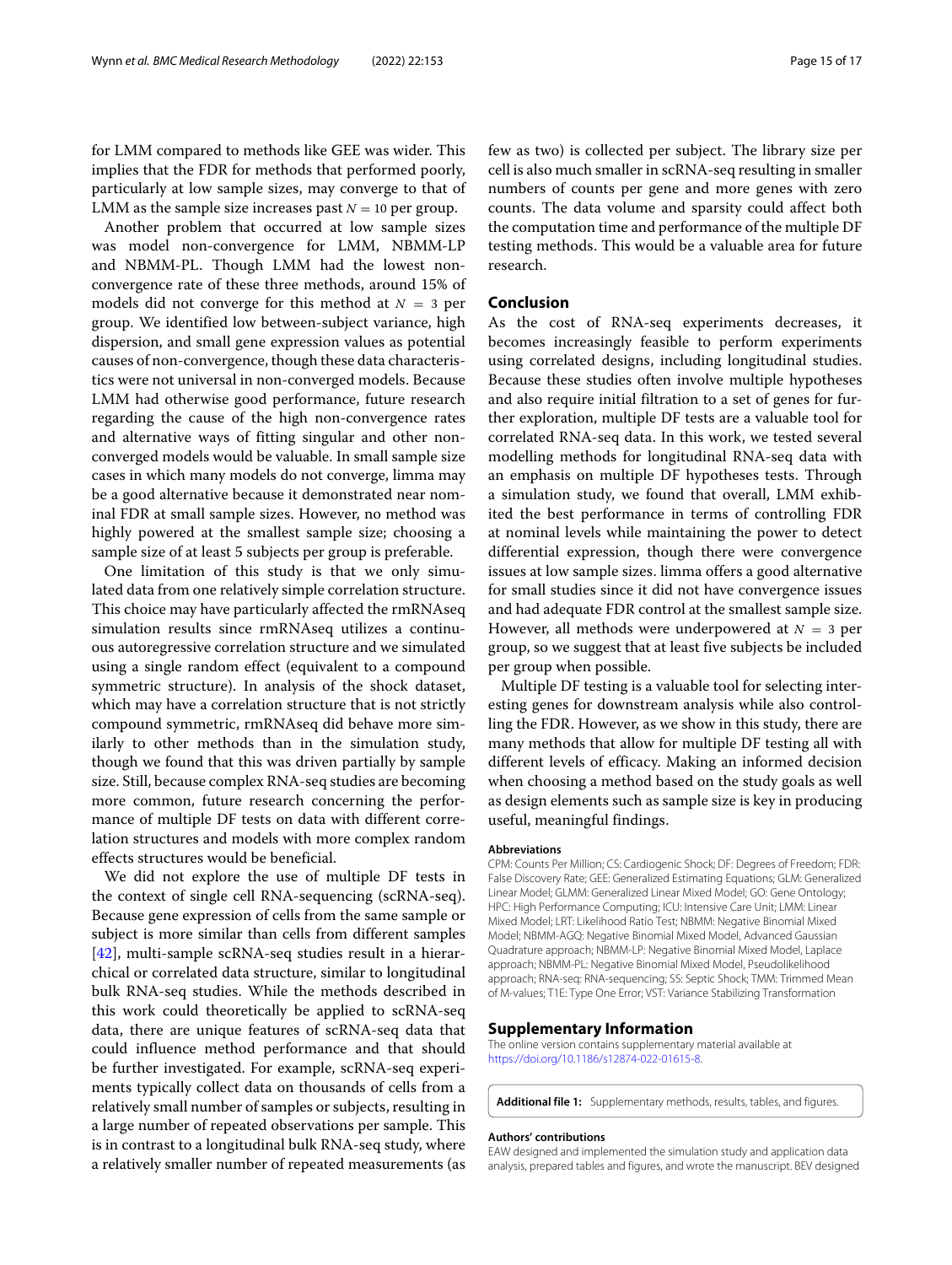the data simulation framework, provided feedback concerning analysis and reviewed the manuscript. TEF provided feedback concerning analysis and reviewed the manuscript. CMM designed the data simulation framework, supervised the analysis and the writing of the manuscript, and reviewed the manuscript. All authors read and approved the final manuscript.

#### **Funding**

CMM and EAW were funded by a Webb-Waring Early Career Investigator Award from the Boettcher Foundation.

#### **Availability of data and materials**

Code for simulating the datasets and running the methods used in the paper are available at [https://github.com/ewynn610/multiDF\\_corr\\_RNASeq](https://github.com/ewynn610/multiDF_corr_RNASeq) and through the corrRNASeq package, which can be found at [https://github.](https://github.com/ewynn610/corrRNASeq) [com/ewynn610/corrRNASeq.](https://github.com/ewynn610/corrRNASeq) Additional simulated datasets used in the simulation studies are available from the corresponding author upon request. The real RNA-Seq data was originally published in [\[39\]](#page-16-10), and was downloaded for this application from the GEO DataSets website (GEO Dataset: GSE131411).

#### **Declarations**

#### **Ethics approval and consent to participate**

No ethics approval was required for this study. All data analyzed in this manuscript was either simulated or downloaded from publicly available sources.

#### **Consent for publication**

Not Applicable.

#### **Competing interests**

The authors declare that they have no competing interests.

#### **Author details**

<sup>1</sup> Department of Biostatistics and Informatics, University of Colorado, Anschutz Medical Campus, Aurora, CO, USA. 2Center for Genes, Environment and Health, National Jewish Health, 1400 Jackson St, 80206 Denver, CO, USA.

## Received: 15 February 2022 Accepted: 14 April 2022 Published online: 28 May 2022

#### **References**

- <span id="page-15-0"></span>1. Schmieder R, Edwards R. Quality control and preprocessing of metagenomic datasets. Bioinformatics. 2011;27(6):863–64. [https://doi.](https://doi.org/10.1093/bioinformatics/btr026) [org/10.1093/bioinformatics/btr026.](https://doi.org/10.1093/bioinformatics/btr026)
- <span id="page-15-1"></span>2. Alkhateeb A, Rueda L. Zseq: An Approach for Preprocessing Next-Generation Sequencing Data. J Comput Biol. 2017;24(8):746–55. [https://doi.org/10.1089/cmb.2017.0021.](https://doi.org/10.1089/cmb.2017.0021)
- <span id="page-15-2"></span>3. Van den Berge K, Soneson C, Robinson MD, Clement L. stageR: A general stage-wise method for controlling the gene-level false discovery rate in differential expression and differential transcript usage. Genome Biol. 2017;18(1):1–14. [https://doi.org/10.1186/s13059-017-1277-0.](https://doi.org/10.1186/s13059-017-1277-0)
- <span id="page-15-3"></span>4. Robinson MD, Oshlack A. A scaling normalization method for differential expression analysis of RNA-seq data. Genome Biol. 2010;11(3):. [https://doi.](https://doi.org/10.1186/gb-2010-11-3-r25) [org/10.1186/gb-2010-11-3-r25.](https://doi.org/10.1186/gb-2010-11-3-r25)
- <span id="page-15-4"></span>5. McCarthy DJ, Chen Y, Smyth GK. Differential expression analysis of multifactor RNA-Seq experiments with respect to biological variation. Nucleic Acids Res. 2012;40(10):4288–97. [https://doi.org/10.1093/nar/](https://doi.org/10.1093/nar/gks042) [gks042.](https://doi.org/10.1093/nar/gks042)
- <span id="page-15-5"></span>Love MI, Huber W, Anders S. Moderated estimation of fold change and dispersion for RNA-seq data with DESeq2. Genome Biol. 2014;15(12):550. [https://doi.org/10.1186/s13059-014-0550-8.](https://doi.org/10.1186/s13059-014-0550-8)
- <span id="page-15-6"></span>7. Cannon MJ, Warner L, Taddei JA, Kleinbaum DG. What can go wrong when you assume that correlated data are independent: An illustration from the evaluation of a childhood health intervention in Brazil. Stat Med. 2001;20(9-10):1461–67. [https://doi.org/10.1002/sim.682.](https://doi.org/10.1002/sim.682)
- <span id="page-15-7"></span>Cui S, Ji T, Li J, Cheng J, Qiu J. What if we ignore the random effects when analyzing RNA-seq data in a multifactor experiment. Stat Appl Genet Mol Biol. 2016;15(2):87–105. [https://doi.org/10.1515/sagmb-2015-0011.](https://doi.org/10.1515/sagmb-2015-0011)
- <span id="page-15-8"></span>Ritchie ME, Phipson B, Wu D, Hu Y, Law CW, Shi W, Smyth GK. Limma powers differential expression analyses for RNA-sequencing and

microarray studies. Nucleic Acids Res. 2015;43(7):47. [https://doi.org/10.](https://doi.org/10.1093/nar/gkv007) [1093/nar/gkv007.](https://doi.org/10.1093/nar/gkv007)

- <span id="page-15-9"></span>10. Smyth GK, Michaud J, Scott HS. Use of within-array replicate spots for assessing differential expression in microarray experiments. Bioinformatics. 2005;21(9):2067–75. [https://doi.org/10.1093/](https://doi.org/10.1093/bioinformatics/bti270) [bioinformatics/bti270.](https://doi.org/10.1093/bioinformatics/bti270)
- <span id="page-15-10"></span>11. Zhang H, Xu J, Jiang N, Hu X, Luo Z. PLNseq: A multivariate Poisson lognormal distribution for high-throughput matched RNA-sequencing read count data. Stat Med. 2015;34(9):1577–89. [https://doi.org/10.1002/](https://doi.org/10.1002/sim.6449) [sim.6449.](https://doi.org/10.1002/sim.6449)
- <span id="page-15-11"></span>12. Kang G, Du L, Zhang H. MultiDE: A dimension reduced model based statistical method for differential expression analysis using RNAsequencing data with multiple treatment conditions. BMC Bioinformatics. 2016;17(1):1–16. [https://doi.org/10.1186/s12859-016-1111-9.](https://doi.org/10.1186/s12859-016-1111-9)
- <span id="page-15-12"></span>13. Hardcastle TJ, Kelly KA. BaySeq: Empirical Bayesian methods for identifying differential expression in sequence count data. BMC Bioinformatics. 2010;11(1):1–14. [https://doi.org/10.1186/1471-2105-11-](https://doi.org/10.1186/1471-2105-11-422) [422.](https://doi.org/10.1186/1471-2105-11-422)
- <span id="page-15-13"></span>14. Hardcastle TJ, Kelly KA. Empirical Bayesian analysis of paired high-throughput sequencing data with a beta-binomial distribution. BMC Bioinformatics. 2013;14(1):1–11. [https://doi.org/10.1186/1471-2105-14-](https://doi.org/10.1186/1471-2105-14-135) [135.](https://doi.org/10.1186/1471-2105-14-135)
- <span id="page-15-14"></span>15. Bian Y, He C, Hou J, Cheng J, Qiu J. PairedFB: A full hierarchical Bayesian model for paired RNA-seq data with heterogeneous treatment effects. Bioinformatics. 2019;35(5):787–97. [https://doi.org/10.1093/](https://doi.org/10.1093/bioinformatics/bty731) [bioinformatics/bty731.](https://doi.org/10.1093/bioinformatics/bty731)
- <span id="page-15-15"></span>16. Vestal BE, Moore CM, Wynn E, Saba L, Fingerlin T, Kechris K. MCMSeq: Bayesian hierarchical modeling of clustered and repeated measures RNA sequencing experiments. BMC Bioinformatics. 2020;21(1):1–20. [https://](https://doi.org/10.1186/s12859-020-03715-y) [doi.org/10.1186/s12859-020-03715-y.](https://doi.org/10.1186/s12859-020-03715-y)
- <span id="page-15-16"></span>17. Van de Wiel MA, Neerincx M, Buffart TE, Sie D, Verheul HM. ShrinkBayes: A versatile R-package for analysis of count-based sequencing data in complex study designs. BMC Bioinformatics. 2014;15(1):. [https://doi.org/](https://doi.org/10.1186/1471-2105-15-116) [10.1186/1471-2105-15-116.](https://doi.org/10.1186/1471-2105-15-116)
- <span id="page-15-17"></span>18. Nguyen Y, Nettleton D. RmRNAseq: Differential expression analysis for repeated-measures RNA-seq data. Bioinformatics. 2020;36(16):4432–39. [https://doi.org/10.1093/bioinformatics/btaa525.](https://doi.org/10.1093/bioinformatics/btaa525)
- <span id="page-15-20"></span>19. Park H, Lee S, Kim YJ, Choi MS, Park T. Multivariate approach to the analysis of correlated RNA-seq data. In: Proceedings - 2016 IEEE International Conference on Bioinformatics and Biomedicine, BIBM 2016; 2017. p. 1783–86. <https://doi.org/10.1109/BIBM.2016.7822789> [.https://](https://ieeexplore-ieee-org.proxy.hsl.ucdenver.edu/stamp/stamp.jsp?tp=arnumber=7822789) [ieeexplore-ieee-org.proxy.hsl.ucdenver.edu/stamp/stamp.jsp?tp=](https://ieeexplore-ieee-org.proxy.hsl.ucdenver.edu/stamp/stamp.jsp?tp=arnumber=7822789) [arnumber=7822789.](https://ieeexplore-ieee-org.proxy.hsl.ucdenver.edu/stamp/stamp.jsp?tp=arnumber=7822789)
- <span id="page-15-18"></span>20. Tsonaka R, Spitali P. Negative Binomial mixed models estimated with the maximum likelihood method can be used for longitudinal RNAseq data. Brief Bioinform. 2021;22(4):1–14. [https://doi.org/10.1093/bib/bbaa264.](https://doi.org/10.1093/bib/bbaa264)
- <span id="page-15-19"></span>21. Zhang X, Pei YF, Zhang L, Guo B, Pendegraft AH, Zhuang W, Yi N. Negative binomial mixed models for analyzing longitudinal microbiome data. Front Microbiol. 2018;9(JUL):1683. [https://doi.org/10.3389/fmicb.](https://doi.org/10.3389/fmicb.2018.01683) [2018.01683.](https://doi.org/10.3389/fmicb.2018.01683)
- <span id="page-15-21"></span>22. Smyth GK. limma: Linear Models for Microarray Data. In: Bioinformatics and Computational Biology Solutions Using R and Bioconductor. New York: Springer; 2005. p. 397–420.
- <span id="page-15-22"></span>23. Law CW, Chen Y, Shi W, Smyth GK. Voom: Precision weights unlock linear model analysis tools for RNA-seq read counts. Genome Biol. 2014;15(2):29. [https://doi.org/10.1186/gb-2014-15-2-r29.](https://doi.org/10.1186/gb-2014-15-2-r29)
- <span id="page-15-23"></span>24. Anders S, Huber W. Differential expression analysis for sequence count data. Genome Biol. 2010;11(10):106. [https://doi.org/10.1186/gb-2010-11-](https://doi.org/10.1186/gb-2010-11-10-r106) [10-r106.](https://doi.org/10.1186/gb-2010-11-10-r106)
- <span id="page-15-24"></span>25. Liang KY, Zeger SL. Longitudinal data analysis using generalized linear models. Biometrika. 1986;73(1):13–22. [https://doi.org/10.1093/biomet/73.](https://doi.org/10.1093/biomet/73.1.13) [1.13.](https://doi.org/10.1093/biomet/73.1.13)
- <span id="page-15-25"></span>26. Wang M, Long Q. Modified robust variance estimator for generalized estimating equations with improved small-sample performance. Stat Med. 2011;30(11):1278–91. [https://doi.org/10.1002/sim.4150.](https://doi.org/10.1002/sim.4150)
- <span id="page-15-26"></span>27. Halekoh U, Højsgaard S, Yan J. The R package geepack for generalized estimating equations. J Stat Softw. 2006;15(2):1–11. [https://doi.org/10.](https://doi.org/10.18637/jss.v015.i02) [18637/jss.v015.i02.](https://doi.org/10.18637/jss.v015.i02)
- <span id="page-15-27"></span>28. Wang M. geesmv: Modified Variance Estimators for Generalized Estimating Equations. 2015. [https://cran.r-project.org/package=geesmv.](https://cran.r-project.org/package=geesmv) Accessed 12 Oct 2021.